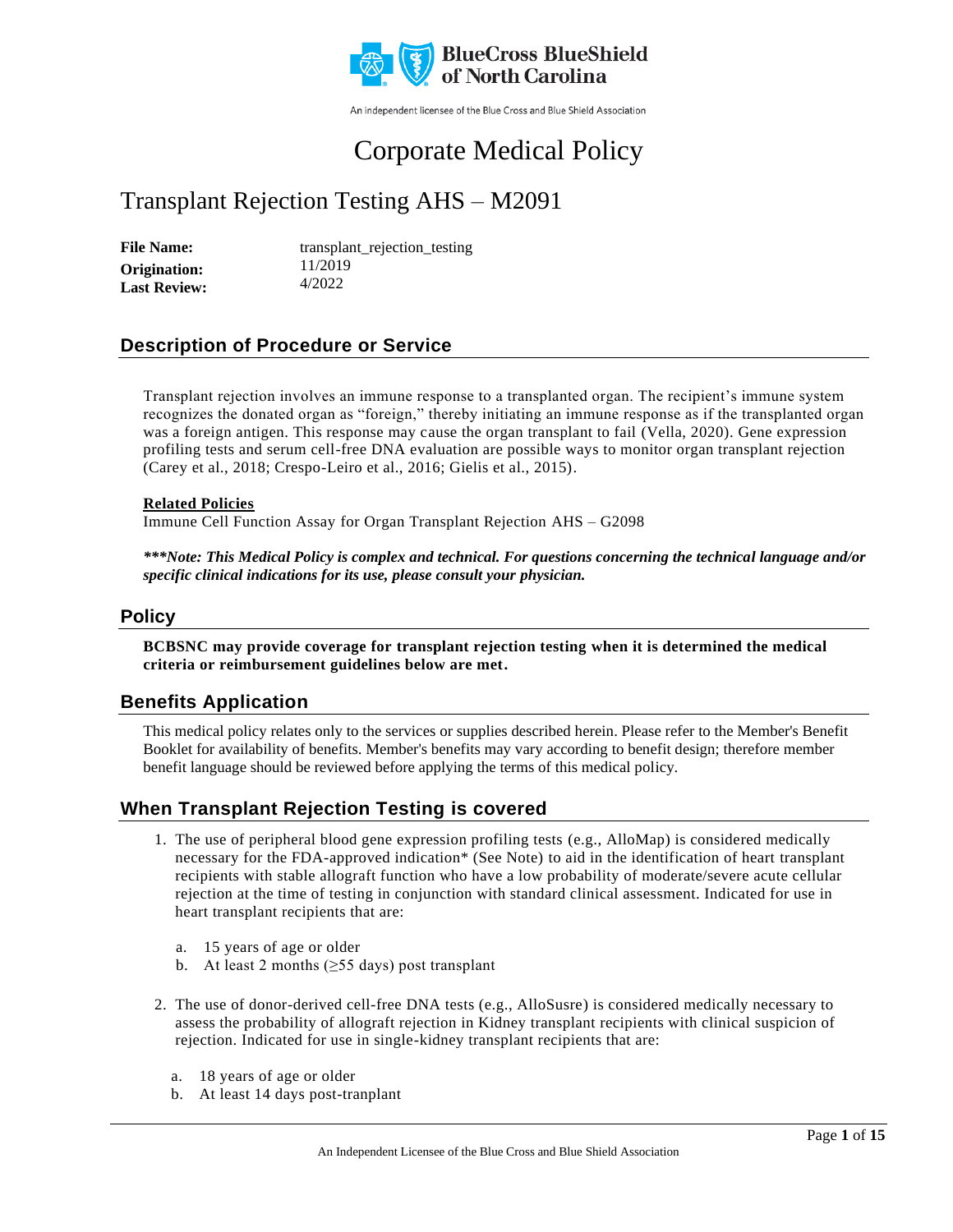Note: Peripheral blood gene expression profiling tests used must be FDA-approved for the use with heart transplant recipients.

### **When Transplant Rejection Testing is not covered**

- 1. The use of peripheral blood microarray-based genomic test that analyzes gene expression profiles to rule out kidney transplant rejection (e.g. TruGraf) in individuals with stable renal function as an alternative to surveillance biopsies in considered investigational.
- 2. The use of donor-derived cell free DNA tests for any other organ transplant, including but not limited to, lungs, liver, or heart is considered investigational.
- 3. The use of peripheral blood gene expression profiling tests for any other organ transplant not listed above, including but not limited to, kidney, lungs, or liver, is considered investigational.
- 4. The measurement of volatile organic compounds to assist in the detection of moderate grade 2R/grade 3 heart transplant rejection is considred investigational.

### **Policy Guidelines**

#### **Table of Terminology**

| <b>Term</b>  | <b>Definition</b>                                         |
|--------------|-----------------------------------------------------------|
| <b>AASLD</b> | American Association for The Study of Liver Diseases      |
| <b>ACR</b>   | Acute cellular rejection                                  |
| <b>AMR</b>   | Antibody-mediated rejection                               |
| AR           | Active rejection                                          |
| <b>AST</b>   | American Society of Transplantation                       |
| <b>AUC</b>   | Area under curve                                          |
| <b>BAL</b>   | Bronchoalveolar lavage                                    |
| <b>BL</b>    | Borderline rejection                                      |
| <b>CARGO</b> | Cardiac Allograft Rejection Gene Expression Observational |
| CF           | Cell-free                                                 |
| <b>CLAD</b>  | Chronic lung allograft dysfunction                        |
| CLIA '88     | Clinical Laboratory Improvement Amendments Of 1988        |
| <b>CMS</b>   | Centers For Medicare and Medicaid                         |
| dd-cfDNA     | Donor-derived cell-free deoxyribonucleic acid             |
| <b>DNA</b>   | Deoxyribonucleic acid                                     |
| <b>DSA</b>   | Donor-specific antibodies                                 |
| EAU          | European Association of Urology                           |
| <b>EMB</b>   | Endomyocardial biopsy                                     |
| <b>FDA</b>   | Food and Drug Administration                              |
| FEV1         | Forced expiratory volume in 1 second                      |
| <b>GEP</b>   | Gene expression profiling                                 |
| <b>HLA</b>   | Human leukocyte antigen                                   |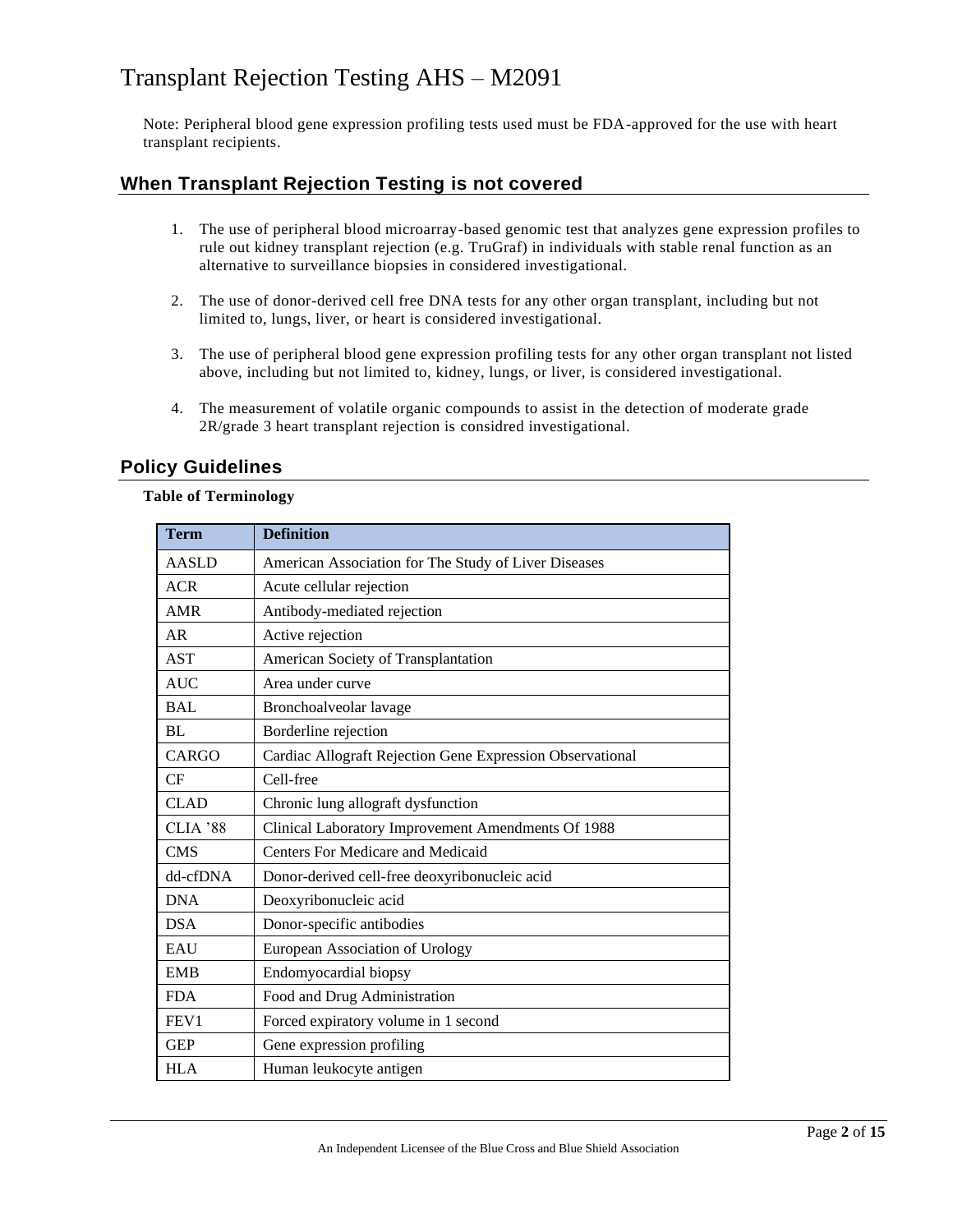| <b>INTERCO</b> |                                                              |
|----------------|--------------------------------------------------------------|
| <b>MEX</b>     | International Collaborative Microarray Study Extension       |
| <b>ISHLT</b>   | International Society of Heart and Lung Transplantation      |
| <b>IVDMIA</b>  | In Vitro Diagnostic Multivariate Index assay                 |
| <b>KDIGO</b>   | Kidney Disease: Improving Global Outcomes                    |
| <b>LDT</b>     | Laboratory-developed test                                    |
| <b>LFT</b>     | Liver function test                                          |
| <b>MHC</b>     | Major histocompatibility complex                             |
| <b>NGS</b>     | Next-generation sequencing                                   |
| <b>NPV</b>     | Negative predictive value                                    |
| ΟI             | Other injury                                                 |
| <b>PBMC</b>    | Peripheral blood mononuclear cells                           |
| <b>PPV</b>     | Positive predictive value                                    |
| qRT-PCR        | Quantitative real-time polymerase chain reaction methodology |
| RA             | Renal association                                            |
| <b>RNA</b>     | Ribonucleic acid                                             |
| rsEMB          | Routine surveillance endomyocardial biopsy                   |
| <b>STA</b>     | Stable                                                       |
| subAR          | Subclinical rejection                                        |
| <b>TCMR</b>    | T cell-mediated rejection                                    |
| <b>TLC</b>     | Total lung capacity                                          |
| <b>VOC</b>     | Volatile organic compound                                    |

#### **Background**

Solid organ transplant is a delicate process, requiring much oversight and evaluation of every party involved. Rejection, or failure of the transplant, is a potential outcome of any transplant case. At the molecular level, rejection is primarily caused by a component of the adaptive immune system, the major histocompatibility complex (MHC) proteins. These proteins must match between donor and recipient, or the transplant can fail (Vella, 2020).

The MHC proteins' primary function is acting as the platform on which T cells identify antigens. Typically, these MHC proteins bind foreign antigens, which are then recognized as such by T cells. From there, the T cells can generate an immune response to handle the antigen. However, the MHC protein products must be identified as "self" by these T cells as well. If an organ donor's MHC protein does not match the recipient's, the recipient's T cells may identify the MHC of the donated organ as "foreign" and subsequently implement an immune response. This eventually starts the cascade of events that causes the transplant to fail (Vella, 2020).

Numerous methods mitigate this immune response. Immunosuppressants, which cause desensitization of the immune response, and more have been proposed as methods to circumvent this immune response (Vella, 2020). Other methods involve evaluating the risk of rejection, such as AlloMap (from CareDx). "The AlloMap test is based on quantitative real-time polymerase chain reaction methodology (qRT-PCR) using RNA purified from peripheral blood mononuclear cells (PBMC)" (CareDX, 2019a). It is a gene expression test (11 informative genes, 9 control genes) that proposes to "aid in the identification of heart transplant recipients with stable allograft function who have a low probability of moderate/severe acute cellular rejection (ACR) at the time of testing in conjunction with standard clinical assessment" (FDA, 2008). Its FDA approval states that it is intended for heart transplant recipients, 15 years or older, and  $\geq$ 55 days posttransplant (FDA, 2008).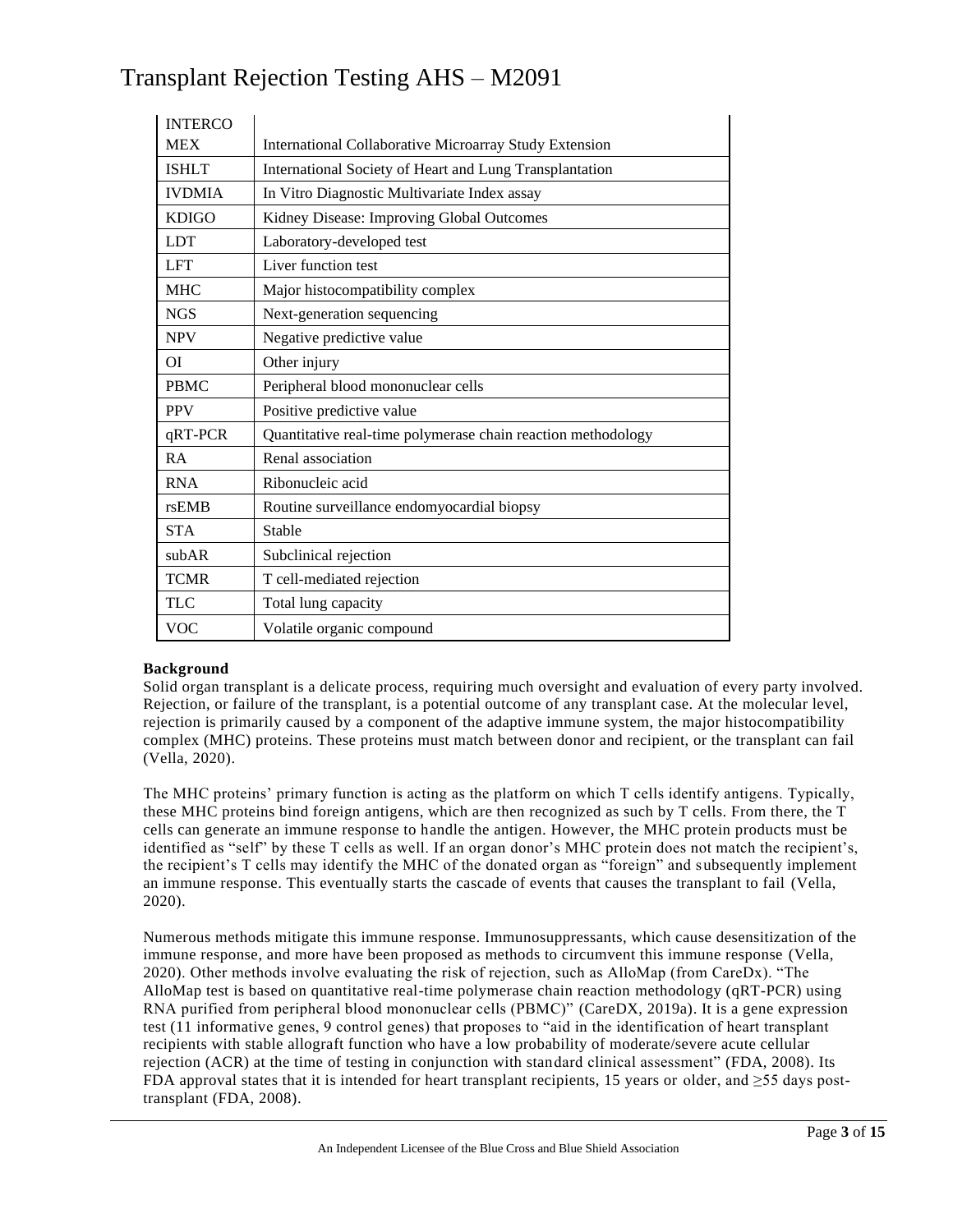Other gene expression profiles available for assessment of transplant rejection include Molecular Microscope (MMDx, 1283 genes for heart transplants, 1494 genes for kidney transplants). MMDx measures the mRNA levels of a set number of genes (depending on the organ), then compares those mRNA levels to a reference set of biopsies. Currently, MMDx has tests available for heart, kidney, lung, and liver transplant assessment (MMDx, 2020). TruGraf also offers a gene expression panel intended for kidney transplant patients, based on microarray analysis of peripheral blood. TruGraf proposes that it can identify if a patient is "immune activating" (potentially rejecting) or "immune quiescent" (stable), allowing a clinician to evaluate potential pre-symptomatic kidney damage without use of a biopsy (Genomics, 2021). However, many barriers impede the introduction of these novel biomarkers into clinical practice, including their generalizability and difficulties in identifying patient populations who may benefit from more than standard -of-care surveillance (Anglicheau et al., 2021).

Tissue gene expression is not the only medium tested for rejection. The use of cell-free DNA has shown much promise as a minimally invasive detection method for allograft rejection, and may be used to complement or, ultimately, replace tissue biopsies in the future (Pattar & Greenway, 2020). AlloSure, a test offered by the same parent company as AlloMap, evaluates cell-free DNA in the blood for kidney transplant patients. The test states that when graft injury occurs, donor-derived cell-free DNA is released into the blood where it can be measured as a marker of kidney transplant surveillance (CareDX, 2019b). Bloom et al. (2017) evaluated AlloSure with 102 kidney recipients, and they concluded that a donor-derived cell-free DNA (dd-cfDNA) level of >1% indicated active rejection of the graft (Bloom et al., 2017). According to the manufacturer, AlloSure is validated for use at least 14 days post-transplant in individuals aged 18 years or older who have received a single kidney transplant (CareDX, 2019c).

Viracor Diagnostics offers dd-cfDNA assays for heart, kidney, and lung transplant recipients. Viracor's tests use next-generation sequencing (NGS) to monitor the percentage of dd-cfDNA in the recipient's plasma, which may help in diagnosis of rejection (Viracor, 2021). Similarly, Natera, a genetic testing company, has developed the Prospera test, which uses cell-free DNA to assess kidney transplant rejection. This blood test is now covered by Medicare for all kidney transplant recipients (Natera, 2021). Finally, myTAIHEART, from TAI diagnostics, measures cell-free DNA in a blood sample to assist in identifying "heart transplant recipients who have a low probability of moderate/severe acute cellular rejection" (TAI\_Diagnostics, 2020). TAI Diagnostics is currently closed, it is unclear what happened to myTAIHEART test.

Another medium used for assessment of rejection is breath. Heartsbreath is an FDA-approved test that purports to predict the probability of grade 3 rejection in heart transplant patients. The test detects "volatile organic compounds" (Messana, 2004). The FDA notes that this test does not replace biopsy and is only intended as an adjunct to biopsies. The breath markers are considered to be markers of "oxidative stress" (FDA, 2004).

#### **Clinical Validity and Utility**

Pham et al. (2010) conducted a randomized study comparing gene expression profiling and endomyocardial biopsies for monitoring heart transplant patients. A total of 602 patients who had undergone cardiac transplantation 6 months to 5 years previously were included. Both groups were found to have similar rates of primary outcomes, hazard ratios, and 2 year all-causes of mortality. Patients monitored with gene expression profiling underwent fewer biopsies. The researchers concluded that "Among selected patients who had received a cardiac transplant more than 6 months previously and who were at a low risk for rejection, a strategy of monitoring for rejection that involved gene-expression profiling, as compared with routine biopsies, was not associated with an increased risk of serious adverse outcomes and resulted in the performance of significantly fewer biopsies (Pham et al., 2010)."

Deng et al. (2014) evaluated the variability of a heart recipient's gene expression profiling test (AlloMap) scores. Variability was defined as the "the standard deviation of an individual's cumulative test scores." A total of 369 patients from the Invasive Monitoring Attenuation by Gene Expression Profiling (IMAGE) study were included, and "gene expression profiling score variability, but not ordinal scores or scores over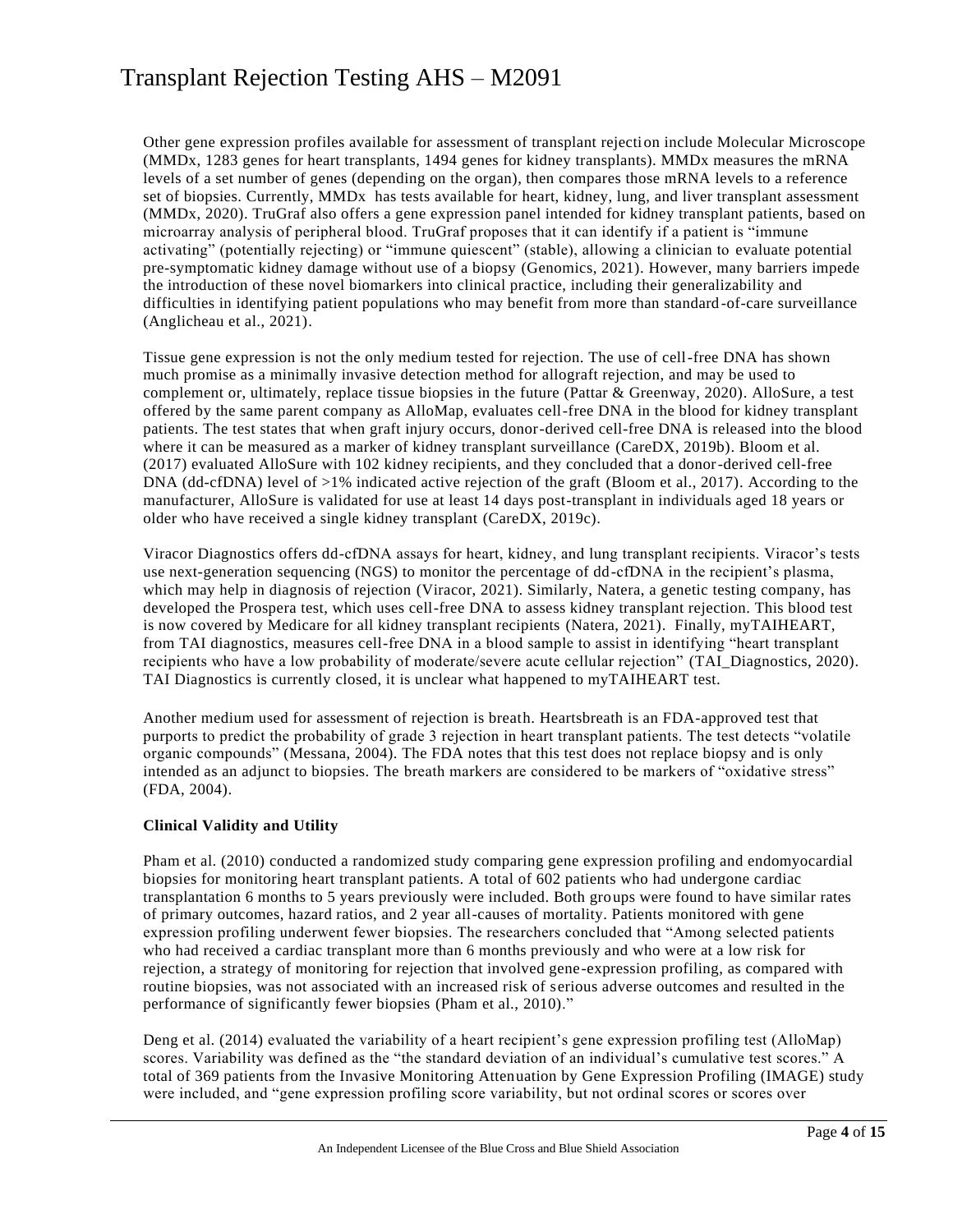threshold, was independently associated with future clinical events." The hazard ratio for a 1 unit inc rease in variability was found to be 1.76 (Deng et al., 2014).

Kobashigawa et al. (2015) conducted a single-center randomized controlled trial to evaluate gene expression profiling (GEP) versus endomyocardial biopsy (EMB) starting at 55 days post-transplant. Sixty heart transplant patients meeting inclusion criteria were randomized beginning at 55 days post-transplant to either GEP or EMB arms. A positive GEP  $\geq$ 30 between 2 and 6 months, or  $\geq$ 34 after 6 months, prompted a followup biopsy. The primary end point included a composite of death/retransplant, rejection with hemodynamic compromise or graft dysfunction at 18 months post-transplant. The researchers concluded that "GEP starting at 55 days post-transplant seems comparable with EMB for rejection surveillance in selected heart transplant patients and does not result in increased adverse outcomes. GEP also seems useful to guide corticosteroid weaning" (Kobashigawa et al., 2015).

M. G. Crespo-Leiro et al. (2015) assessed the "prognostic utility of within-patient variability of GEP scores in predicting future significant clinical events, the negative predictive value (NPV) and the positive predictive value (PPV) of GEP score variability in predicting future significant clinical events." A total of 737 patients from the Cardiac Allograft Rejection Gene Expression Observational (CARGO) II trial were included. Estimated prevalence of events was found to be 17%, and events occurred at a median of 391 days after the final GEP test. The authors found that "the GEP variability area under the receiver operator characteristics curve for the prediction of a composite event was 0.72. The NPV for GEP score variability of 0.6 was 97% and the PPV for GEP score variability of 1.5 was 35.4%." The authors concluded that "The GEP score variability may be used in estimating the likelihood of events of death, re -transplantation or graft dysfunction occurring in patients beyond 315 days post-transplant" (M. G. Crespo-Leiro et al., 2015).

Furthermore, (Crespo-Leiro et al., 2016) validated the clinical performance of the gene-expression profiling technology in an independent patient population from the CARGO II study. A total of 399 patients were included. The GEP score ranged from 0-39, and the authors identified the optimal cut-off to be 34. At this score (at ≥6 months after transplant), "95.5% (381/399) of GEP tests were true negatives, 4.5% (18/399) were false negatives, 10.2% (6/59) were true positives, and 89.8% (53/59) were false positives." Based on 938 paired biopsies, the area under the curve for distinguishing ≥3A rejection was found to be 0.70 and 0.69 for 2-6 months and ≥6 months, respectively. The authors concluded, "[T]he choice of threshold score for practical use of GEP testing should consider overall clinical assessment of the patient's baseline risk for rejection" (Crespo-Leiro et al., 2016).

Fujita et al. (2017) followed up on the CARGO study by investigating the long-term mortality of 46 patients. They found that 23 patients had an increased AlloMap score 6-9 months after heart transplant whereas the remaining 23 patients had a decreased score. After a median follow-up time of 8.1 years, all-cause mortality was significantly elevated in patients with an AlloMap increase compared with patients with a decreased score. The authors concluded, "Dynamic changes of the AlloMap score between 6 and 9 months after HT [heart transplant] were strongly related to all-cause long-term survival after HT. These results suggest that AlloMap potentially displays a useful tool to estimate the patients' risk for long-term mortality (Fujita et al., 2017)."

Carey et al. (2018) analyzed 18 months of follow-up in a national cohort of 27 dual organ recipients (18 heart-kidney, 8 heart-liver, 1 heart-lung) matched to 54 heart-only recipients for gender, age, and time to first GEP (AlloMap) test. They found that "during the first 90 days post-transplant, the mean GEP score for dual organ recipients was  $25.2 \pm 9.1$ , vs.  $23.5 \pm 7.7$  for heart-only recipients (P = 0.48), with final GEP scores being 29.1  $\pm$  6.1 and 32.3  $\pm$  3.4, respectively (P = 0.34). GEP scores increased over time at a similar rate  $(P = 0.33)$  for both groups. During follow-up, mean GEP score among patients with cytomegalovirus infection was 32.3 (n = 14), compared to 26.7 in patients without cytomegalovirus. Only 4 (2%) of 233 biopsies were positive for mild antibody-mediated rejection; all occurring in 2 heart-only recipients (GEP scores =  $18-33$ )" (Carey et al., 2018).

Bakir et al. (2018) analyzed time-dependent phenomapping of clinical and molecular data sets from 94 heart transplant patients (1557 clinical encounters) in order to determine its accuracy in guiding clinical management. Phenomapping's associations were analyzed with "immunosuppression therapy, biomarkers,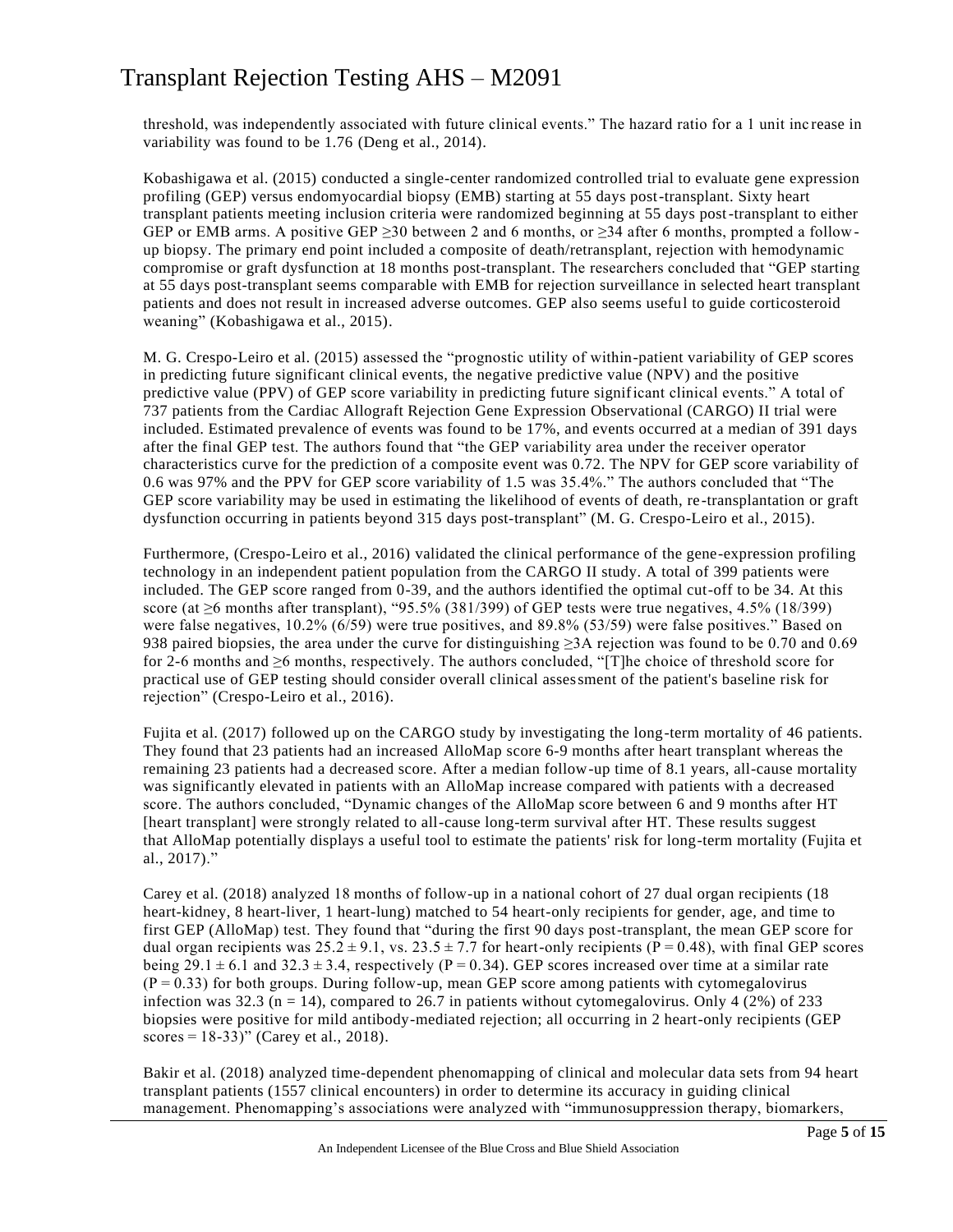and the combined clinical end point of death, allograft loss, retransplantation, and rejection," and these findings were further correlated with "clinical parameters, human leucocyte (*sic*) antigen antibody titers, and peripheral blood mononuclear cell gene expression of the AlloMap test genes" (Bakir et al., 2018). The authors found that patients in the group with higher event rates had "increased human leukocyte antigen class I and II antibody titers, higher expression of the *FLT3* AlloMap gene, and lower expression of the *MARCH8* and *WDR40A* AlloMap genes." The authors concluded that "time-dependent precision phenotyping is a mechanistically insightful, data-driven approach to characterize patterns of clinical care and identify ways to improve clinical management and outcomes" (Bakir et al., 2018).

Phillips et al. (2004) evaluated another novel marker of heart transplant rejection: volatile organic compounds (VOCs). A total of 1061 samples were taken from 539 patients prior to endomyocardial biopsy. The combination of 9 VOCs in the algorithm "identified Grade 3 rejection (sensitivity 78.6%, specificity 62.4%, cross-validated sensitivity 59.5%, cross-validated specificity 58.8%, positive predictive value 5.6%, negative predictive value 97.2%). Site pathologists identified the same cases with sensitivity of 42.4%, specificity 97.0%, positive predictive value 45.2% and negative predictive value 96.7% (Phillips et al., 2004)." The authors concluded that "a breath test for markers of oxidative stress was more sensitive and less specific for Grade 3 heart transplant rejection than a biopsy reading by a site pathologist, but the negative predictive values of the 2 tests were similar" (Phillips et al., 2004). However, the Centers for Medicare and Medicaid (CMS) determined that the evidence does not adequately define the technical characteristics of the test nor demonstrate that Heartsbreath testing to predict heart transplant rejection improves health outcomes (CMS, 2008).

Agbor-Enoh et al. (2019) assessed the donor-derived cell-free DNA (ddcfDNA or dd-cfDNA) levels in 106 lung transplant patients and monitored them for development of allograft failure ("defined as severe chronic lung allograft dysfunction [CLAD], retransplantation, and/or death from respiratory failure"). The average level of donor-derived cell-free DNA (%ddcfDNA) was measured and correlated with allograft failure. The authors separated the patients into three tertiles, with median values of 3.6% in the highest tertile, 1.6% in the middle, and 0.7% in the lowest. The highest tertile was calculated to have a 6.6-fold higher risk of allograft failure compared to the lowest and middle tertiles. The researchers concluded, "[L]ung transplant patients with early unresolving allograft injury measured via %ddcfDNA are at risk of subsequent allograft injury, which is often clinically silent, and progresses to allograft failure" (Agbor-Enoh et al., 2019). A 14-center post-transplant longitudinal study by Bromberg et al. (2017) published in *The Journal of Applied Laboratory Medicine* measured the dd-cfDNA at 1, 2, 3, 4, 6, 9, and 12 months post-transplant. A total of 380 blood samples were taken during the study, and the median dd-cfDNA value was 0.21%. A value of 1.20% is at the 97.5th percentile. The authors conclude, "In a renal transplant recipient, a dd-cfDNA level above 1.2% is out of range and potentially abnormal" (Bromberg et al., 2017).

Huang et al. (2019) evaluated the ability of cell-free DNA to detect rejection in kidney transplant patients. A total of 63 kidney transplant patients with suspicion of rejection were included. Twenty-seven of these had donor-specific antibodies, and 34 were considered to have rejection by biopsy. The percentage of donorspecific cell-free DNA (dd-cfDNA) was higher in patients with antibody-mediated rejection (AMR) compared to those with no rejection and cell-mediated rejection (AMR: 1.35%, no rejection: 0.38%, cellmediated rejection: 0.27%). A dd-cfDNA percentage of 0.74% was found to yield a sensitivity of 100%, a specificity of 71.8%, a positive predictive value of 68.6%, and a negative predictive value of 100%. The authors concluded that "the dd-cfDNA test did not discriminate CMR from no rejection among kidney transplant recipients, although performance characteristics were stronger for the discrimination of [AMR]" (Huang et al., 2019).

Schutz et al. (2017) evaluated graft-derived cell-free DNA (GcfDNA)'s ability as a marker for liver transplant rejection. A total of 115 patients were included, and 17 patients contributed samples  $(n = 31)$ during a biopsy-proven rejection episode; the remaining  $88$  contributed samples ( $n = 282$ ) during stable periods. The samples from the rejection cohort were found to have a higher percentage of GcfDNA than the stable cohort (29.3% vs 3.3%). Liver function tests (LFTs) had low correlation rates with GcfDNA, and the area under the curve was 97.1% for GcfDNA. Overall, the authors concluded that "in this study, determination of GcfDNA allowed for earlier and more sensitive discrimination of acute rejection in liver transplant patients as compared with conventional LFTs" (Schutz et al., 2017).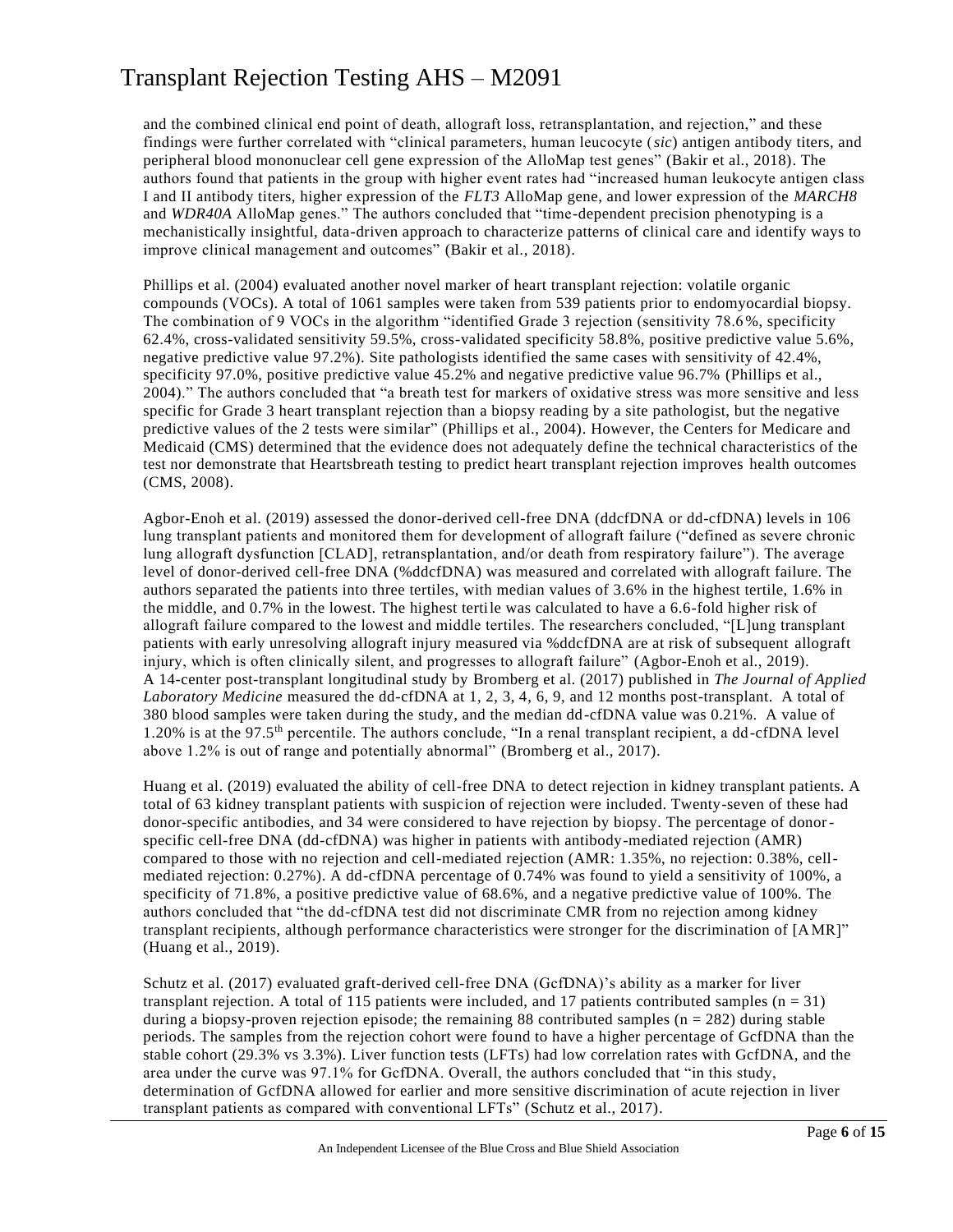Grskovic et al. (2016) performed a validation of AlloSure. The authors included 1117 samples, and AlloSure was used to quantify the fraction of donor-derived cell-free DNA (dd-cfDNA) in both related and unrelated donor-recipient pairs. The quantifiable range was found to be linear from 0.2% to 16%, and the across-runs coefficient of variation was found to be 6.8%. The limit of blank was found to be 0.10%, limit of detection was 0.16%, and limit of quantification was 0.20%. The authors concluded that "application of the assay to clinical samples from heart transplant recipients demonstrated increased levels of dd-cfDNA in patients with biopsy-confirmed rejection and decreased levels of dd-cfDNA after successful rejection treatment" (Grskovic et al., 2016).

M. Crespo-Leiro et al. (2015) compared the levels of dd-cfDNA in heart transplant recipients with biopsyconfirmed rejection to recipients without rejection. A total of 151 plasma samples from 63 patients were evaluated, and 132 of these samples were biopsied. An AlloMap score was also taken. The dd-cfDNA levels were found to be higher in patients with rejection (1.7% vs 0.99%), and an area under curve (AUC) was measured to be 0.68. The mean AlloMap score was found to be 24.3 in non-rejection patients and 28.3 for rejection patients. The authors found that the dd-cfDNA levels and AlloMap score were not significantly correlated, proposing that these tests may be complementary. Combining the AlloMap and plasma dd -cfDNA levels yielded an AUC of 0.78 (M. Crespo-Leiro et al., 2015).

Jordan et al. (2018) investigated the use of dd-cfDNA alongside donor-specific antibodies (DSA) testing in identifying antibody-mediated rejection (AMR) of renal allograft recipients ( $n = 87$  patients). They note that the median level of dd-cfDNA was 2.9% in DSA+ patients who have active AMR whereas the dd-cfDNA was significantly lower in both DSA+ patients without AMR (0.34%) or DSA- patients (0.29%). "The positive predictive value of dd-cfDNA (at 1%) to detect active ABMR in DSA+ patients was 81%, whereas the negative predictive value was 83%. The positive predictive value for DSA+ alone was 48%... The combined use of dd-cfDNA and DSA testing may improve the noninvasive diagnosis of active ABMR in kidney transplant patients. Patients with dd-cfDNA+/ DSA+ results have a high probability of active ABMR (Jordan et al., 2018)."

Gielis et al. (2020) obtained samples from 107 kidney transplant recipients to investigate the role of cell-free DNA in acute kidney rejection. Samples were collected between one day and three months after transplantation. The authors noted that increases in cell-free DNA "above a threshold value of 0.88% were significantly associated with the occurrence of episodes of acute rejection  $(P = 0.017)$ , acute tubular necrosis  $(P = 0.011)$  and acute pyelonephritis  $(P = 0.032)$ " (Gielis et al., 2020). However, the authors also note that "Although increases in plasma ddcfDNA% are associated with graft injury, plasma ddcfDNA does not outperform the diagnostic capacity of the serum creatinine in the diagnosis of acute rejection" (Gielis et al., 2020).

Peabody et al. (2020) researched the clinical utility of the dd-cfDNA Prospera test by Natera to lower the rate of kidney graft loss. Simulated cases of 154 nephrologists were analyzed for this study; some physicians used dd-cfDNA testing and some did not. Results show that at baseline, there were no differences between primary diagnosis, biopsy decisions, or therapeutic management. However, after use of the cc -cfDNA test, "intervention nephrologists were more likely to arrive at the diagnosis of rejection (OR 4.00, 95% CI 1.93 - 8.30), make a correct decision on biopsy/transplant center referral (OR 11.07, 95% CI 4.87 -25.16), and properly adjust therapeutic management (OR 2.37, 95% CI 1.07-5.24)" (Peabody et al., 2020).

Sigdel et al. evaluated an SNP-based assay's accuracy in identifying allograft rejection or injury. The assay is intended to identify rejection through measurement of donor-derived cell-free DNA (dd-cf DNA). A total of 193 unique renal transplant patients were included, with a total of 300 plasma samples provided. Of the 300 samples, 217 were biopsy-matched, 38 had active rejection (AR), 72 had borderline rejection (BL), 25 had other injury (OI), and 82 were stable (STA). The authors found that median dd-cfDNA was higher in biopsy-proven AR (2.3%) compared to BL (0.6%), OI (0.7%), and STA (0.4%). The assay was found to discriminate active rejection from non-rejection at an area under curve of 0.87, 88.7% sensitivity, and 72.6% specificity (at a cutoff of 1% dd-cfDNA). Of 13 patients with AR findings after 6 months, 12 tested positive by the assay. The authors concluded that their data supported the "feasibility of using this assay to detect disease prior to renal failure and optimize patient management in the case of allograft injury" (Sigdel et al., 2018).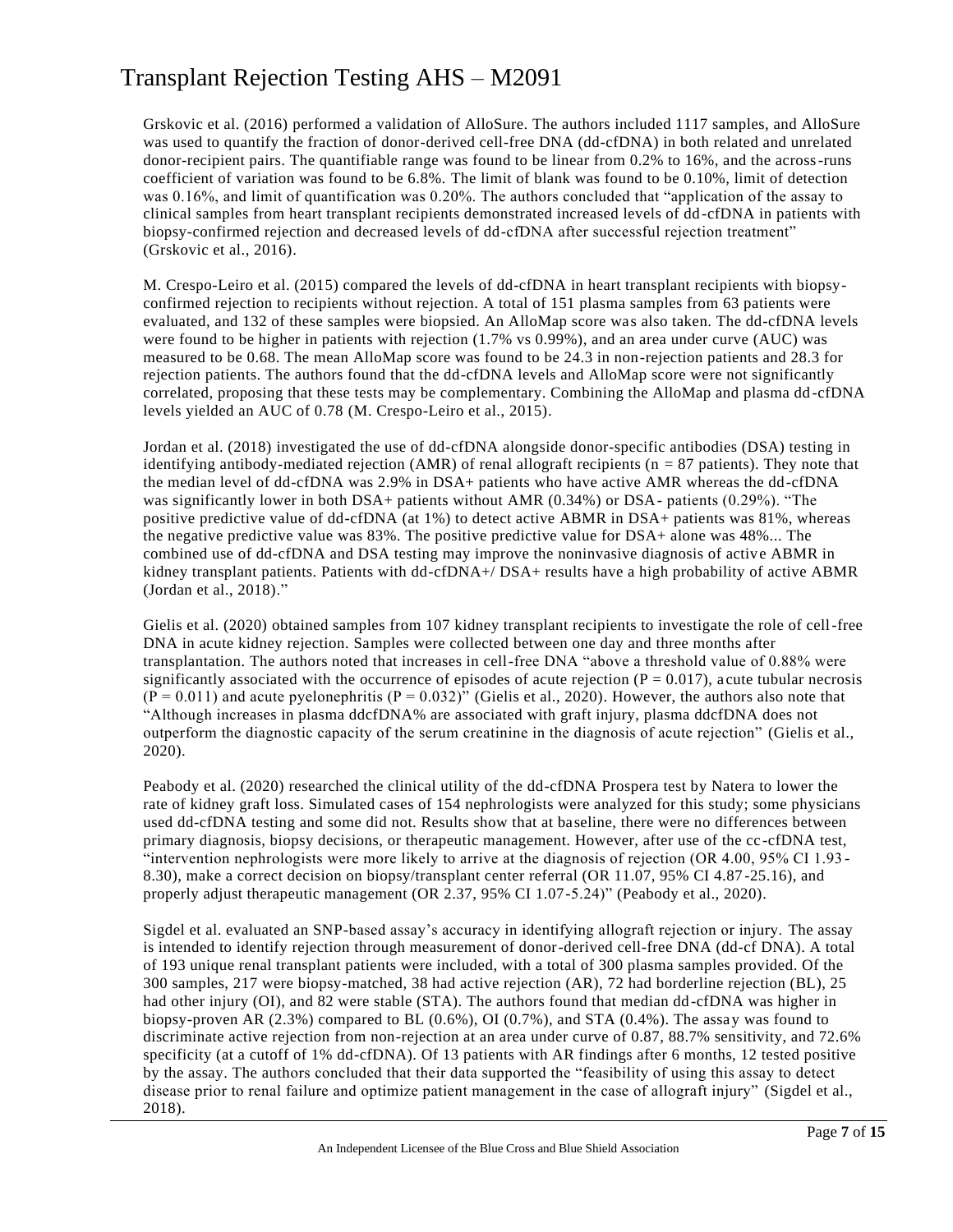Altug et al. performed an analytical validation of a "single-nucleotide polymorphism [SNP]-based donorderived cell-free [cf] DNA assay for detecting rejection in kidney transplant patients". This test measured 13962 SNPs and was validated using 66 unique samples with 1064 replicates. The authors measured the cf-DNA fraction in related and unrelated (genetically related) donor-recipient pairs. The authors identified a "limit of blank" of 0.11% and a limit of detection and quantitation of 0.15% for unrelated don ors. For related donors, a limit of blank of 0.23% and a limit of detection and quantitation of 0.29% was identified. Other metrics such as precision and linearity were found to be identical for both categories. The coefficient of variance was found to be 1.8%. The authors concluded that their findings were an adequate analytical validation of the assay (Altug et al., 2019).

The use of RNA microarray analysis has also begun to garner attention. The INTERCOMEX (International Collaborative Microarray Study Extension) explored the feasibility of real-time MMDx kidney transplant biopsy assessment by comparing the central MMDx assessment with local stand-of-care in 10 experienced North American and European centers that followed Banff 2013 guidelines. 519 samples from 491 patients were deemed sufficient for RNA microarray analysis (3mm), which was used to determine agreement between the histologic diagnoses. The distribution of the principal diagnoses was as follows: antibody mediated rejection (ABMR, n=88, 17%), ABMR suspected (n=10, 2%), T cell-mediated rejection (TCMR, n=29, 6%), acute kidney injury (AKI, n=43, 8%), "borderline" (n=31, 6%), unexplained atrophy/fibrosis  $(n=84, 16%)$ , and "no major abnormalities"  $(n=141, 27%)$ . According to the authors, the report sign-out diagnosis of rejection agreed with histology with a normalized accuracy of 76-77% overall. However, dissecting the accuracy assessment for MMDx yielded PPVs of 51%, 45%, and 90% for ABMR, TCMR, and rejection, respectively, and NPVs of 92%, 96%, and 54% for the same (Halloran et al., 2017). Nevertheless, the authors concluded that "Feedback received for 451 biopsy samples indicates that clinicians agreed with MMDx more often than with their local biopsy assessment and indicated that MMDx would give them more confidence for clinical management" (Halloran et al., 2017).

More recently, the TruGraf blood test has emerged as another possible alternative to expensive and invasive biopsies. This proprietary microarray-based test relies on specific gene expression in the peripheral blood as a means of providing information on the adequacy of immunosuppression in transplant candidates with stable renal function, who may manifest subclinical rejection (subAR). A study conducted at the Northwestern University Comprehensive Transplant Center and five participating clinical centers for the Genomics for Kidney Transplantation Project reported that in the 125 candidates demonstrating stable renal function, the TruGraf classifier boasted a PPV of 86% (95% CI: 83-89%) and an NPV of 28% (95% CI 13- 49%) (First et al., 2017). In another study, simultaneous blood tests and clinical assessments were conducted on 192 patients from seven transplant centers to evaluate the predictive power of TruGraf v1. Researchers found that the accuracy of TruGraf—defined here as the agreement between TruGraf result and clinical and/or histologic assessment—was 74% (142/192), with an NPV of 90% (Marsh et al., 2019). Given the data, the researchers assert that the use of the TruGraf classifier will eschew unnecessary surveillance biopsies with high confidence and lead to personalization of management in patient care. However, though these results seem promising, the predictive power of TruGraf in patients with graft dysfunction has yet to be evaluated.

#### **Guidelines and Recommendations**

#### **International Society of Heart and Lung Transplantation (ISHLT) (Costanzo et al., 2010; ISHLT, 2016)**

In 2010, the International Society of Heart and Lung Transplantation issued guidelines for the care of heart transplant recipients (Costanzo et al., 2010). The guidelines included the following recommendations:

- The standard of care for adult heart transplant recipients is to perform periodic endomyocardial biopsy during the first 6 to 12 months after transplant for rejection surveillance.
- After the first-year post-transplant, EMB surveillance every 4-6 months is recommended for patients at higher risk of late acute rejection.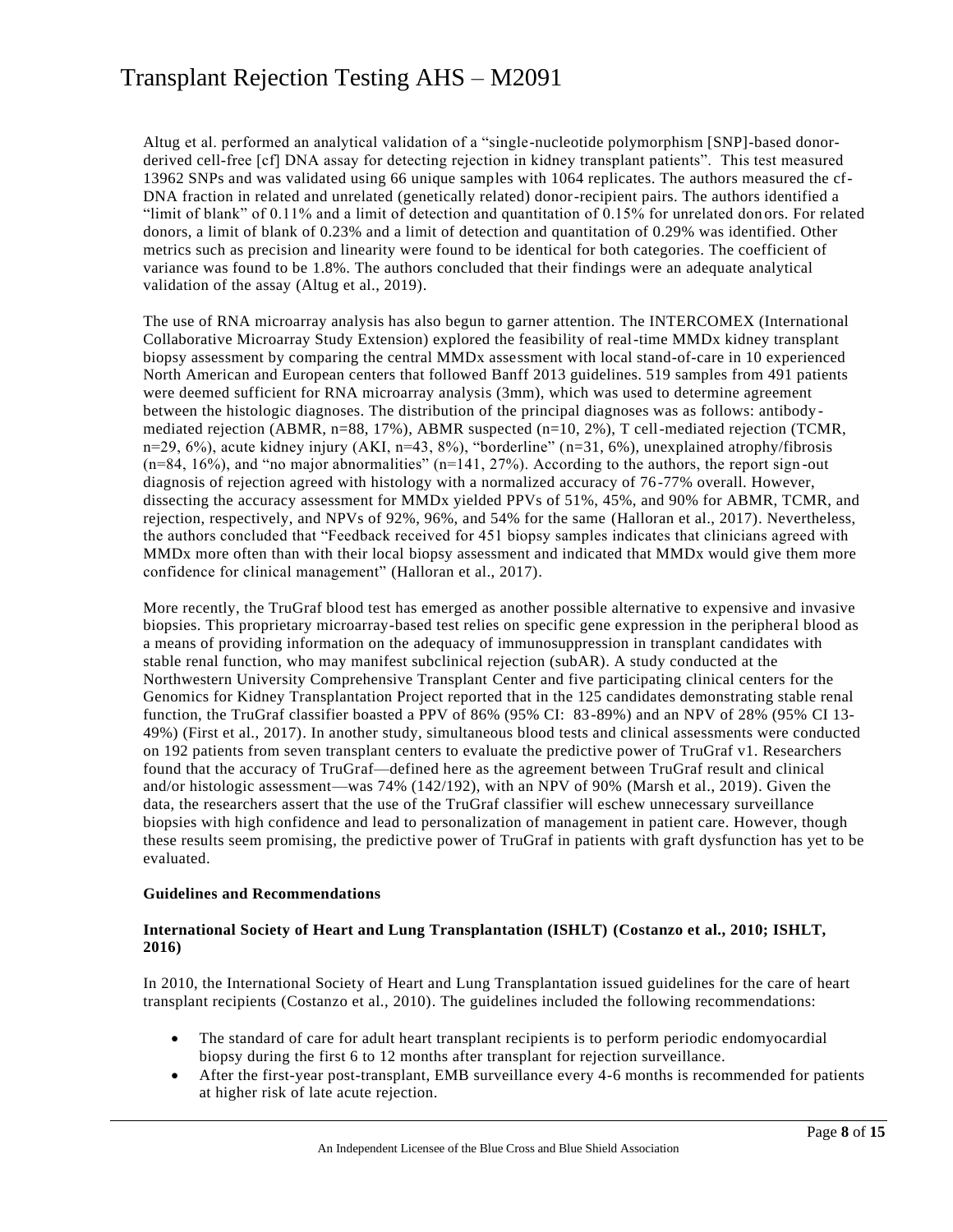• Gene Expression Profiling using the AlloMap test can be used to rule out acute heart rejection (grade 2 or greater) in appropriate low-risk patients between 6 months and 5 years post-transplant.

In a 2016 guideline discussing antibody-mediated rejection (AMR) of the lung, the ISHLT noted the lack of specific diagnostic criteria for AMR and listed allograft dysfunction, positive histology, positive C4d staining, and donor-specific anti–human leukocyte antigen (HLA) antibodies (DSA) as potential diagnostic items for AMR (ISHLT, 2016).

Regarding chronic lung allograft dysfunction (CLAD), the society recommended the following:

- "In stable CLAD patients with stable FEV1 [forced expiratory volume in 1 second] or a very slow decline in FEV1 (so-called plateau phase), it is advised to have lung function measured at least every 3 or 4 months."
- "We recommend measuring TLC [total lung capacity] in LTx patients at 3 and 6 months after transplant and annually thereafter. TLC measurements should also be obtained if changes  $\geq$ 10% from previous values. The "gold standard" technique to assess TLC is body plethysmography."
- "The initial CT scans (inspiratory views with a maximum width of 3-mm sections, and expiratory sections as well) without contrast media are recommended in all LTx patients at 6-month follow-up (when spirometry is usually optimal). Repeat CT studies should be obtained when CLAD is initially diagnosed to better visualize air trapping and various subtle opacities."
- "Transbronchial biopsy and bronchoalveolar lavage (BAL) have a major role in the detection of treatable causes prior to the diagnosis of definite CLAD and should be performed at the start of the diagnostic process to investigate the decline in lung function not explained by obvious, non-CLAD causes."
- "BAL should also be assessed for signs of aspiration, which is suggested by the presence of multinucleated giant cells or foreign organic material (such as meat and plant material), and/or of lipid, as demonstrated on a lipid stain such as oil red-O or Sudan black and/or bile acids (detected by enzymatic assay)" (Verleden et al., 2019).

#### **Heart Failure Association of the European Society of Cardiology (Crespo-Leiro et al., 2018)**

The Heart Failure Association of the European Society of Cardiology published a position statement on Advanced Heart Failure (Crespo-Leiro et al., 2018) which states: "Post-transplant patients should undergo a pre-defined regimen of graft biopsies, titration of immunosuppressive and other therapies, rejection monitoring, assessment for infections, transplant coronary artery disease and/or cardiac allograft vasculopathy, immunosuppression side effects, and other potential complications including neoplasia, and co-morbidities that require comprehensive treatment."

A joint position statement on endomyocardial biopsy (EMB) by the Heart Failure Association, Heart Failure Society of America, and Japanese Heart Failure Society Position elaborates, stating that "EMB remains the gold standard for the detection of HTx rejection. EMB after HTx can be scheduled according to a protocol for routine surveillance EMB (rsEMB) in asymptomatic patients, and it is also performed in patients with worsening clinical status, as a symptom triggered EMB." However, it is admitted that though this is the case, "there is a lack of consensus on the optimal timing and frequency of rsEMB" (Seferović et al., 2021).

#### **European Association of Urology (EAU) (Rodriguez Faba et al., 2020)**

The EAU published guidelines on renal transplantation. In it, they state that "the ultimate standard for the diagnosis of rejection is transplant biopsy, because it is impossible to differentiate acute rejection solely on clinical indicators from other causes of renal dysfunction (e.g. acute tubular necrosis, infection, disease recurrence or CNI nephrotoxicity). Therefore, all rejections should be verified by renal biopsy (Rodriguez Faba et al., 2020)."

The EAU also asserted that when it comes to matching donors with recipients, the following recommendations apply: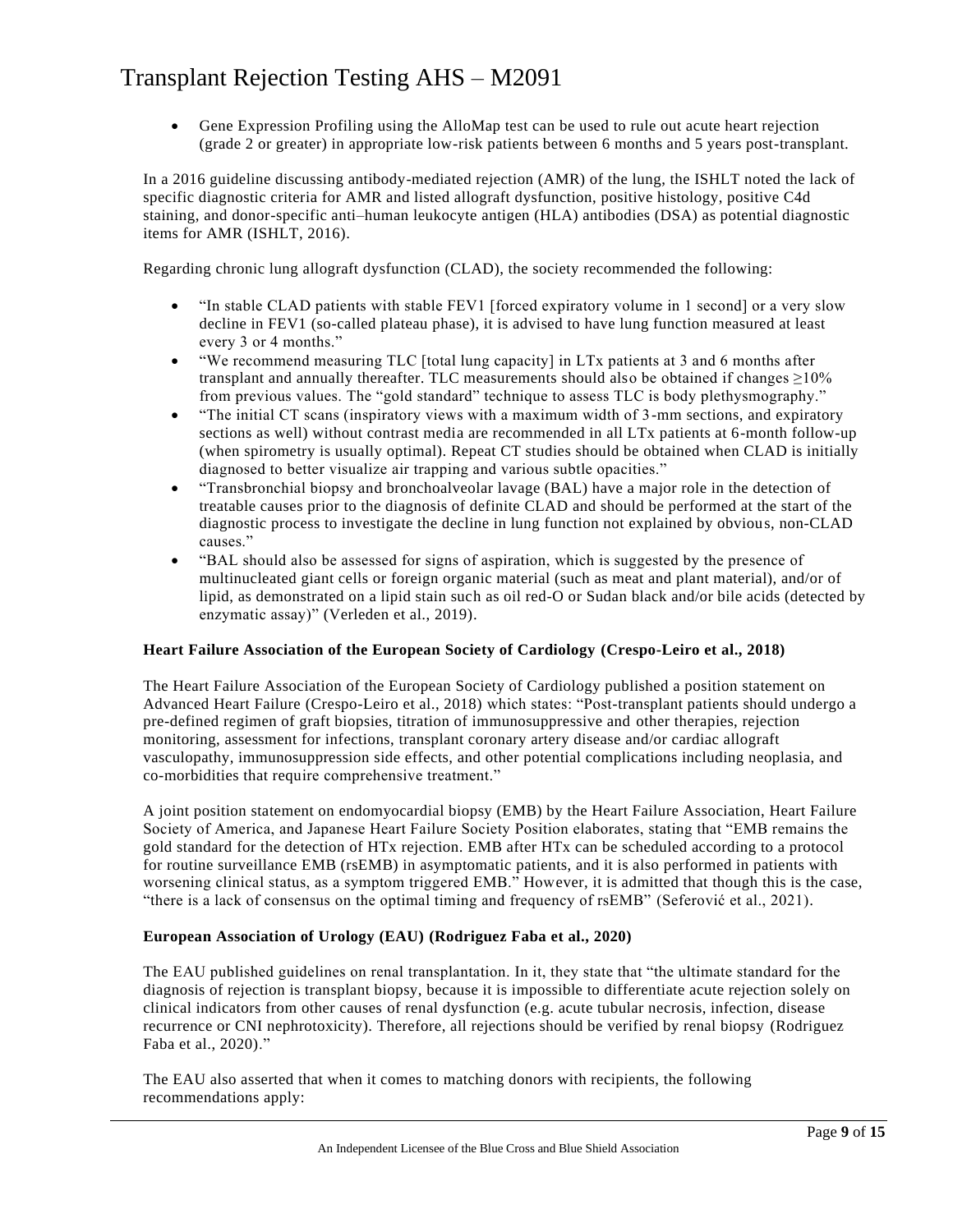- "Determine the ABO blood group and the human leukocyte antigen A, B, C and DR phenotypes for all candidates awaiting kidney transplantation."
- "Test both the donor and recipient for human leukocyte antigen DQ. Human leukocyte antigen DP testing may be performed for sensitised patients."
- "Perform thorough testing for HLA antibodies before transplantation."
- "Perform adequate cross-match tests to avoid hyper-acute rejection, before each kidney and combined kidney/pancreas transplantation" (Breda et al., 2021).

#### **Renal Association (RA) (RA, 2017)**

The RA published guidelines regarding post-operative care for kidney transplant patients. These guidelines have been endorsed by the British Transplant Society (BTS). The assessment of rejection recommendations is provided below:

- "We recommend that a transplant renal biopsy should be carried out before treating an acute rejection episode unless this will substantially delay treatment or pose a significant risk to the patient."
- "We recommend that a protocol transplant renal biopsy, defined as a biopsy performed in a stable graft without clinical evidence of acute rejection, be considered in the setting of persisting delayed graft function."

Furthermore, in the rationale, the RA states that "Rejection episodes are characteristically associated with loss of graft function but diagnosis is best established by a percutaneous biopsy since it differentiates rejection clearly from other causes of graft dysfunction" (RA, 2017).

#### **American Association for the Study of Liver Diseases and the American Society of Transplantation (AASLD, AST, 2013)**

These joint guidelines provide guidance on the long-term management of liver transplants. Their recommendations concerning assessment of rejection are as follows:

- "Rejection can be reliably diagnosed only on the basis of liver histology; a biopsy sample should be taken before treatment initiation and classified according to the Banff criteria."
- The guidelines also note that "Both forms of rejection are, until the late stages, asymptomatic, and the diagnosis is made through the investigation of abnormal liver tests; the diagnosis can be confirmed only on the basis of histology" (AASLD/AST, 2013).

#### **Kidney Disease: Improving Global Outcomes (KDIGO)**

The KDIGO does not list any gene expression or cell-free DNA techniques in their guideline for evaluating and managing transplant recipient patients (KDIGO, 2010, 2020).

#### **Federal Regulations, as applicable**

Many labs have developed specific tests that they must validate and perform in house. These laboratorydeveloped tests (LDTs) are regulated by the Centers for Medicare and Medicaid (CMS) as high -complexity tests under the Clinical Laboratory Improvement Amendments of 1988 (CLIA '88). LDTs are not approved or cleared by the U. S. Food and Drug Administration; however, FDA clearance or approval is not currently required for clinical use.

AlloMap was approved by the FDA on August 26, 2008 as an In Vitro Diagnostic Multivariate Index assay (IVDMIA) test service, performed in a single laboratory, assessing the gene expression profile of RNA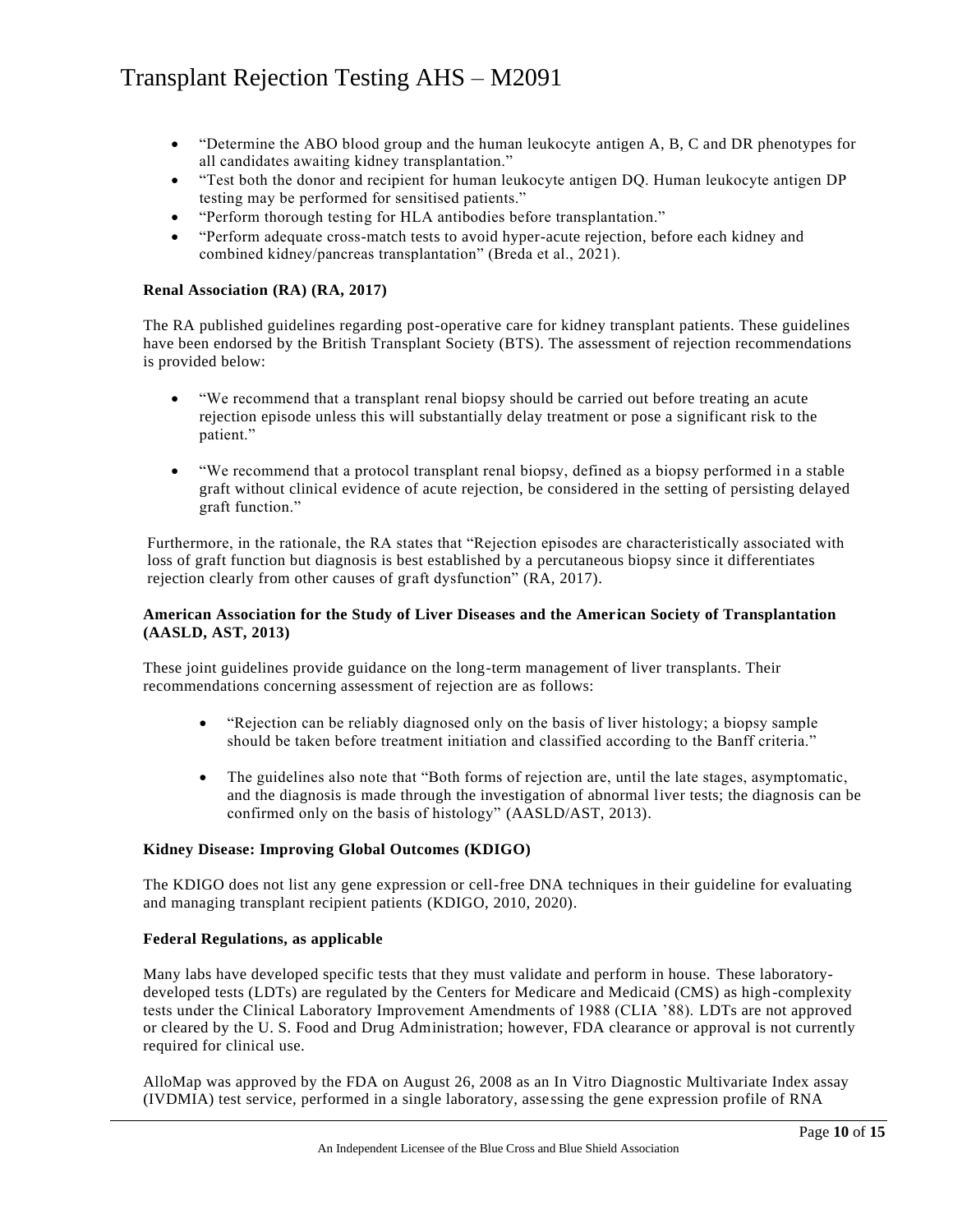isolated from peripheral blood mononuclear cells (PBMC). AlloMap Testing is intended to aid in the identification of heart transplant recipients with stable allograft function who have a low probability of moderate/severe acute cellular rejection (ACR) at the time of testing in conjunction with standard clinical assessment. Searches for "rejection," "transplant rejection," and "transplant" on the FDA Device database on 08/09/2021 yielded no relevant results (FDA, 2021).

### **Billing/Coding/Physician Documentation Information**

This policy may apply to the following codes. Inclusion of a code in this section does not guarantee that it will be reimbursed. For further information on reimbursement guidelines, please see Administrative Policies on the Blue Cross Blue Shield of North Carolina web site at www.bcbsnc.com. They are listed in the Category Search on the Medical Policy search page.

*Applicable service codes*: *0055U, 0087U, 0088U, 0118U, 0319U, 0320U, 81479, 81595, 81599, 84999, 0221U*

BCBSNC may request medical records for determination of medical necessity. When medical records are requested, letters of support and/or explanation are often useful, but are not sufficient documentation unless all specific information needed to make a medical necessity determination is included.

### **Scientific Background and Reference Sources**

AASLD/AST. (2013). Long-Term Management of the Successful Adult Liver Transplant: 2012 Practice Guideline by AASLD and the AST. Retrieved from [https://www.aasld.org/sites/default/files/2019-](https://www.aasld.org/sites/default/files/2019-06/141022_Guideline_Adult-LT_Management_4UFb.pdf) [06/141022\\_Guideline\\_Adult-LT\\_Management\\_4UFb.pdf](https://www.aasld.org/sites/default/files/2019-06/141022_Guideline_Adult-LT_Management_4UFb.pdf)

Agbor-Enoh, S., Wang, Y., Tunc, I., Jang, M. K., Davis, A., De Vlaminck, I., . . . Valantine, H. A. (2019). Donor-derived cell-free DNA predicts allograft failure and mortality after lung transplantation. *EBioMedicine, 40*, 541-553. doi:10.1016/j.ebiom.2018.12.029

Altug, Y., Liang, N., Ram, R., Ravi, H., Ahmed, E., Brevnov, M., . . . Ryan, A. (2019). Analytical Validation of a Single-nucleotide Polymorphism-based Donor-derived Cell-free DNA Assay for Detecting Rejection in Kidney Transplant Patients. *Transplantation, 103*(12). Retrieved from

https://journals.lww.com/transplantjournal/Fulltext/2019/12000/Analytical Validation of a Single nucleoti [de.31.aspx](https://journals.lww.com/transplantjournal/Fulltext/2019/12000/Analytical_Validation_of_a_Single_nucleotide.31.aspx)

Anglicheau, D., Malone, A., Chon, J., Brennan, D. C., Legendre, C., & Lam, A. Q. (2021). Kidney transplantation in adults: Investigational methods in the diagnosis of acute kidney allograft rejection. Retrieved from [https://www.uptodate.com/contents/kidney-transplantation-in-adults-investigational](https://www.uptodate.com/contents/kidney-transplantation-in-adults-investigational-methods-in-the-diagnosis-of-acute-kidney-allograft-rejection?search=trugraf&source=search_result&selectedTitle=1~1&usage_type=default&display_rank=1#H4158314186)[methods-in-the-diagnosis-of-acute-kidney-allograft-](https://www.uptodate.com/contents/kidney-transplantation-in-adults-investigational-methods-in-the-diagnosis-of-acute-kidney-allograft-rejection?search=trugraf&source=search_result&selectedTitle=1~1&usage_type=default&display_rank=1#H4158314186)

[rejection?search=trugraf&source=search\\_result&selectedTitle=1~1&usage\\_type=default&display\\_rank=1#H](https://www.uptodate.com/contents/kidney-transplantation-in-adults-investigational-methods-in-the-diagnosis-of-acute-kidney-allograft-rejection?search=trugraf&source=search_result&selectedTitle=1~1&usage_type=default&display_rank=1#H4158314186) [4158314186](https://www.uptodate.com/contents/kidney-transplantation-in-adults-investigational-methods-in-the-diagnosis-of-acute-kidney-allograft-rejection?search=trugraf&source=search_result&selectedTitle=1~1&usage_type=default&display_rank=1#H4158314186)

Bakir, M., Jackson, N. J., Han, S. X., Bui, A., Chang, E., Liem, D. A., . . . Cadeir as, M. (2018). Clinical phenomapping and outcomes after heart transplantation. *J Heart Lung Transplant, 37*(8), 956-966. doi:10.1016/j.healun.2018.03.006

Bloom, R. D., Bromberg, J. S., Poggio, E. D., Bunnapradist, S., Langone, A. J., Sood, P., . . . Brennan , D. C. (2017). Cell-Free DNA and Active Rejection in Kidney Allografts. *J Am Soc Nephrol, 28*(7), 2221-2232. doi:10.1681/asn.2016091034

Bromberg, J. S., Brennan, D. C., Poggio, E., Bunnapradist, S., Langone, A., Sood, P., . . . Bloom, R. D. (2017). Biological Variation of Donor-Derived Cell-Free DNA in Renal Transplant Recipients: Clinical Implications. *The Journal of Applied Laboratory Medicine: An AACC Publication, 2*(3), 309-321. doi:10.1373/jalm.2016.022731

CareDX. (2019a). The AlloMap Test. Retrieved from<http://www.allomap.com/labs/overview/> CareDX. (2019b). AlloSure Kidney Care. Retrieved from<http://www.allosure.com/>

CareDX. (2019c). AlloSure Kidney Care Test Info. Retrieved from<http://www.allosure.com/test-info/>

Carey, S. A., Tecson, K. M., Jamil, A. K., Felius, J., Wolf-Doty, T. K., & Hall, S. A. (2018). Gene

expression profiling scores in dual organ transplant patients are similar to those in heart-only recipients. *Transpl Immunol*. doi:10.1016/j.trim.2018.03.003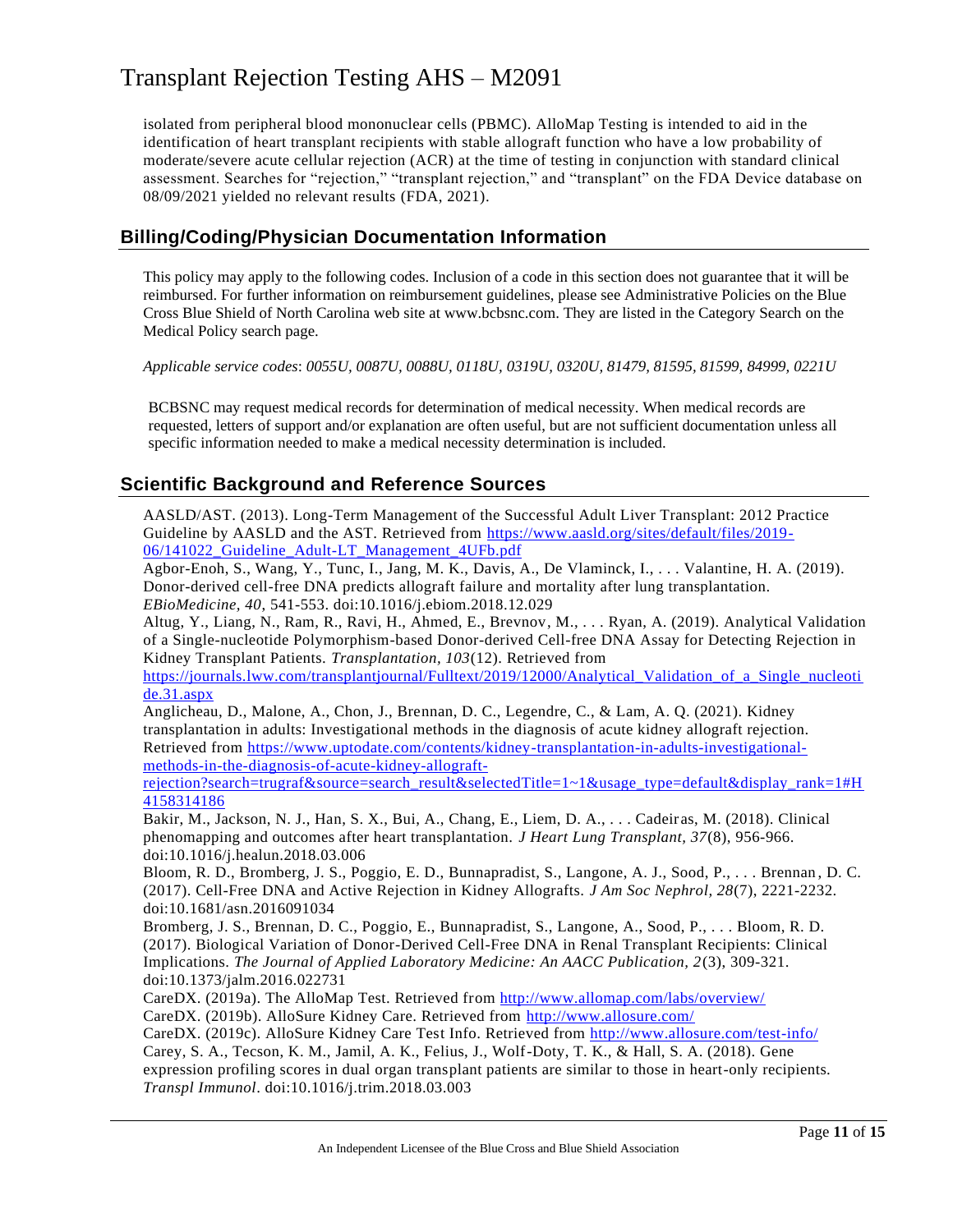CMS. (2008). National Coverage Determination (NCD) for Heartsbreath Test for Heart Transplant Rejection (260.10). Retrieved from [https://www.cms.gov/medicare-coverage-database/details/ncd-](https://www.cms.gov/medicare-coverage-database/details/ncd-details.aspx?NCDId=325&amp;ncdver=1&amp;SearchType=Advanced&amp;CoverageSelection=Both&amp;NCSelection=NCA%7cCAL%7cNCD%7cMEDCAC%7cTA%7cMCD&amp;ArticleType=Ed%7cKey%7cSAD%7cFAQ&amp;PolicyType=Final&amp;s=-%7c5%7c6%7c66%7c67%7c9%7c38%7c63%7c41%7c64%7c65%7c44&amp;KeyWord=transplant&amp;KeyWordLookUp=Doc&amp;KeyWordSearchType=Exact&amp;kq=true&amp;bc=IAAAACAAAAAAAA%3d%3d&amp)

details.aspx?NCDId=325&amp:amp:ncdver=1&amp:amp:SearchType=Advanced&amp:amp:CoverageSelecti [on=Both&NCSelection=NCA%7cCAL%7cNCD%7cMEDCAC%7cTA%7cMCD&Article](https://www.cms.gov/medicare-coverage-database/details/ncd-details.aspx?NCDId=325&amp;ncdver=1&amp;SearchType=Advanced&amp;CoverageSelection=Both&amp;NCSelection=NCA%7cCAL%7cNCD%7cMEDCAC%7cTA%7cMCD&amp;ArticleType=Ed%7cKey%7cSAD%7cFAQ&amp;PolicyType=Final&amp;s=-%7c5%7c6%7c66%7c67%7c9%7c38%7c63%7c41%7c64%7c65%7c44&amp;KeyWord=transplant&amp;KeyWordLookUp=Doc&amp;KeyWordSearchType=Exact&amp;kq=true&amp;bc=IAAAACAAAAAAAA%3d%3d&amp) [Type=Ed%7cKey%7cSAD%7cFAQ&PolicyType=Final&s=-](https://www.cms.gov/medicare-coverage-database/details/ncd-details.aspx?NCDId=325&amp;ncdver=1&amp;SearchType=Advanced&amp;CoverageSelection=Both&amp;NCSelection=NCA%7cCAL%7cNCD%7cMEDCAC%7cTA%7cMCD&amp;ArticleType=Ed%7cKey%7cSAD%7cFAQ&amp;PolicyType=Final&amp;s=-%7c5%7c6%7c66%7c67%7c9%7c38%7c63%7c41%7c64%7c65%7c44&amp;KeyWord=transplant&amp;KeyWordLookUp=Doc&amp;KeyWordSearchType=Exact&amp;kq=true&amp;bc=IAAAACAAAAAAAA%3d%3d&amp)

[%7c5%7c6%7c66%7c67%7c9%7c38%7c63%7c41%7c64%7c65%7c44&KeyWord=transplant&am](https://www.cms.gov/medicare-coverage-database/details/ncd-details.aspx?NCDId=325&amp;ncdver=1&amp;SearchType=Advanced&amp;CoverageSelection=Both&amp;NCSelection=NCA%7cCAL%7cNCD%7cMEDCAC%7cTA%7cMCD&amp;ArticleType=Ed%7cKey%7cSAD%7cFAQ&amp;PolicyType=Final&amp;s=-%7c5%7c6%7c66%7c67%7c9%7c38%7c63%7c41%7c64%7c65%7c44&amp;KeyWord=transplant&amp;KeyWordLookUp=Doc&amp;KeyWordSearchType=Exact&amp;kq=true&amp;bc=IAAAACAAAAAAAA%3d%3d&amp) [p;amp;KeyWordLookUp=Doc&KeyWordSearchType=Exact&kq=true&bc=IA](https://www.cms.gov/medicare-coverage-database/details/ncd-details.aspx?NCDId=325&amp;ncdver=1&amp;SearchType=Advanced&amp;CoverageSelection=Both&amp;NCSelection=NCA%7cCAL%7cNCD%7cMEDCAC%7cTA%7cMCD&amp;ArticleType=Ed%7cKey%7cSAD%7cFAQ&amp;PolicyType=Final&amp;s=-%7c5%7c6%7c66%7c67%7c9%7c38%7c63%7c41%7c64%7c65%7c44&amp;KeyWord=transplant&amp;KeyWordLookUp=Doc&amp;KeyWordSearchType=Exact&amp;kq=true&amp;bc=IAAAACAAAAAAAA%3d%3d&amp) [AAACAAAAAAAA%3d%3d&](https://www.cms.gov/medicare-coverage-database/details/ncd-details.aspx?NCDId=325&amp;ncdver=1&amp;SearchType=Advanced&amp;CoverageSelection=Both&amp;NCSelection=NCA%7cCAL%7cNCD%7cMEDCAC%7cTA%7cMCD&amp;ArticleType=Ed%7cKey%7cSAD%7cFAQ&amp;PolicyType=Final&amp;s=-%7c5%7c6%7c66%7c67%7c9%7c38%7c63%7c41%7c64%7c65%7c44&amp;KeyWord=transplant&amp;KeyWordLookUp=Doc&amp;KeyWordSearchType=Exact&amp;kq=true&amp;bc=IAAAACAAAAAAAA%3d%3d&amp)

Costanzo, M. R., susie.newton@ishlt.org, amanda.rowe@ishlt.org, Costanzo, M. R., Dipchand, A., Starling, R., . . . Vanhaecke, J. (2010). The International Society of Heart and Lung Transplantation Guidelines for the care of heart transplant recipients. *The Journal of Heart and Lung Transplantation, 29*(8), 914-956. doi:10.1016/j.healun.2010.05.034

Crespo-Leiro, M., Zuckermann, A., Stypmann, J., Mohacsi, P., Grskovic, M., Beausang, J., . . . Vanhaecke, J. (2015). Increased Plasma Levels of Donor-Derived Cell-Free DNA Correlate With Rejection in Heart Transplant Recipients: The CARGO II Multicenter Trial. *The Journal of Heart and Lung Transplantation, 34*(4), S31-S32. doi:10.1016/j.healun.2015.01.075

Crespo-Leiro, M. G., Metra, M., Lund, L. H., Milicic, D., Costanzo, M. R., Filippatos, G., . . . Ruschitzka, F. (2018). Advanced heart failure: a position statement of the Heart Failure Association of the European Society of Cardiology. *Eur J Heart Fail*. doi:10.1002/ejhf.1236

Crespo-Leiro, M. G., Stypmann, J., Schulz, U., Zuckermann, A., Mohacsi, P., Bara, C., . . . Vanhaecke, J. (2016). Clinical usefulness of gene-expression profile to rule out acute rejection after heart transplantation: CARGO II. *Eur Heart J, 37*(33), 2591-2601. doi:10.1093/eurheartj/ehv682

Crespo-Leiro, M. G., Stypmann, J., Schulz, U., Zuckermann, A., Mohacsi, P., Bara, C., . . . Vanhaecke, J. (2015). Performance of gene-expression profiling test score variability to predict future clinical events in heart transplant recipients. *BMC Cardiovasc Disord, 15*, 120. doi:10.1186/s12872-015-0106-1

Deng, M. C., Elashoff, B., Pham, M. X., Teuteberg, J. J., Kfoury, A. G., Starling, R. C., . . . Valantine, H. A. (2014). Utility of gene expression profiling score variability to predict clinical events in heart transplant recipients. *Transplantation, 97*(6), 708-714. doi:10.1097/01.TP.0000443897.29951.cf

FDA. (2004). SUMMARY OF SAFETY AND PROBABLE BENEFIT Retrieved from [https://www.accessdata.fda.gov/cdrh\\_docs/pdf3/H030004B.pdf](https://www.accessdata.fda.gov/cdrh_docs/pdf3/H030004B.pdf)

FDA. (2008). 510(k) SUBSTANTIAL EQUIVALENCE DETERMINATION Retrieved from [https://www.accessdata.fda.gov/cdrh\\_docs/reviews/k073482.pdf](https://www.accessdata.fda.gov/cdrh_docs/reviews/k073482.pdf)

FDA. (2021). Retrieved from<https://www.accessdata.fda.gov/scripts/cdrh/devicesatfda/index.cfm>

First, M. R., Whisenant, T., Friedewald, J. J., Lewis, P., Rose, S., Lee, D., . . . Abecassis, M. M. (2017). Clinical Utility of Peripheral Blood Gene Expression Profiling of Kidney Transplant Recipients to Assess the Need for Surveillance Biopsies in Subjects with Stable Renal Function. *Journal of Transplantation Technologies & Research, 7*(3). doi:10.4172/2161-0991.1000177

Fujita, B., Prashovikj, E., Schulz, U., Borgermann, J., Sunavsky, J., Fuchs, U., . . . Ensminger, S. (2017). Predictive value of gene expression profiling for long-term survival after heart transplantation. *Transpl Immunol, 41*, 27-31. doi:10.1016/j.trim.2017.02.001

Genomics, T. (2021). How Do You Anticipate Allograft Rejection? Retrieved from <https://transplantgenomics.com/biomarkers/>

Gielis, E. M., Ledeganck, K. J., De Winter, B. Y., Del Favero, J., Bosmans, J. L., Claas, F. H., . . . Eikmans, M. (2015). Cell-Free DNA: An Upcoming Biomarker in Transplantation. *Am J Transplant, 15*(10), 2541- 2551. doi:10.1111/ajt.13387

Gielis, E. M., Ledeganck, K. J., Dendooven, A., Meysman, P., Beirnaert, C., Laukens, K., . . . Abramowicz, D. (2020). The use of plasma donor-derived, cell-free DNA to monitor acute rejection after kidney transplantation. *Nephrol Dial Transplant, 35*(4), 714-721. doi:10.1093/ndt/gfz091

Grskovic, M., Hiller, D. J., Eubank, L. A., Sninsky, J. J., Christopherson, C., Collins, J. P., . . . Woodward, R. N. (2016). Validation of a Clinical-Grade Assay to Measure Donor-Derived Cell-Free DNA in Solid

Organ Transplant Recipients. *J Mol Diagn, 18*(6), 890-902. doi:10.1016/j.jmoldx.2016.07.003

Halloran, P. F., Reeve, J., Akalin, E., Aubert, O., Bohmig, G. A., Brennan, D., . . . Loupy, A. (2017). Real Time Central Assessment of Kidney Transplant Indication Biopsies by Microarrays: The INTERCOMEX Study. *Am J Transplant, 17*(11), 2851-2862. doi:10.1111/ajt.14329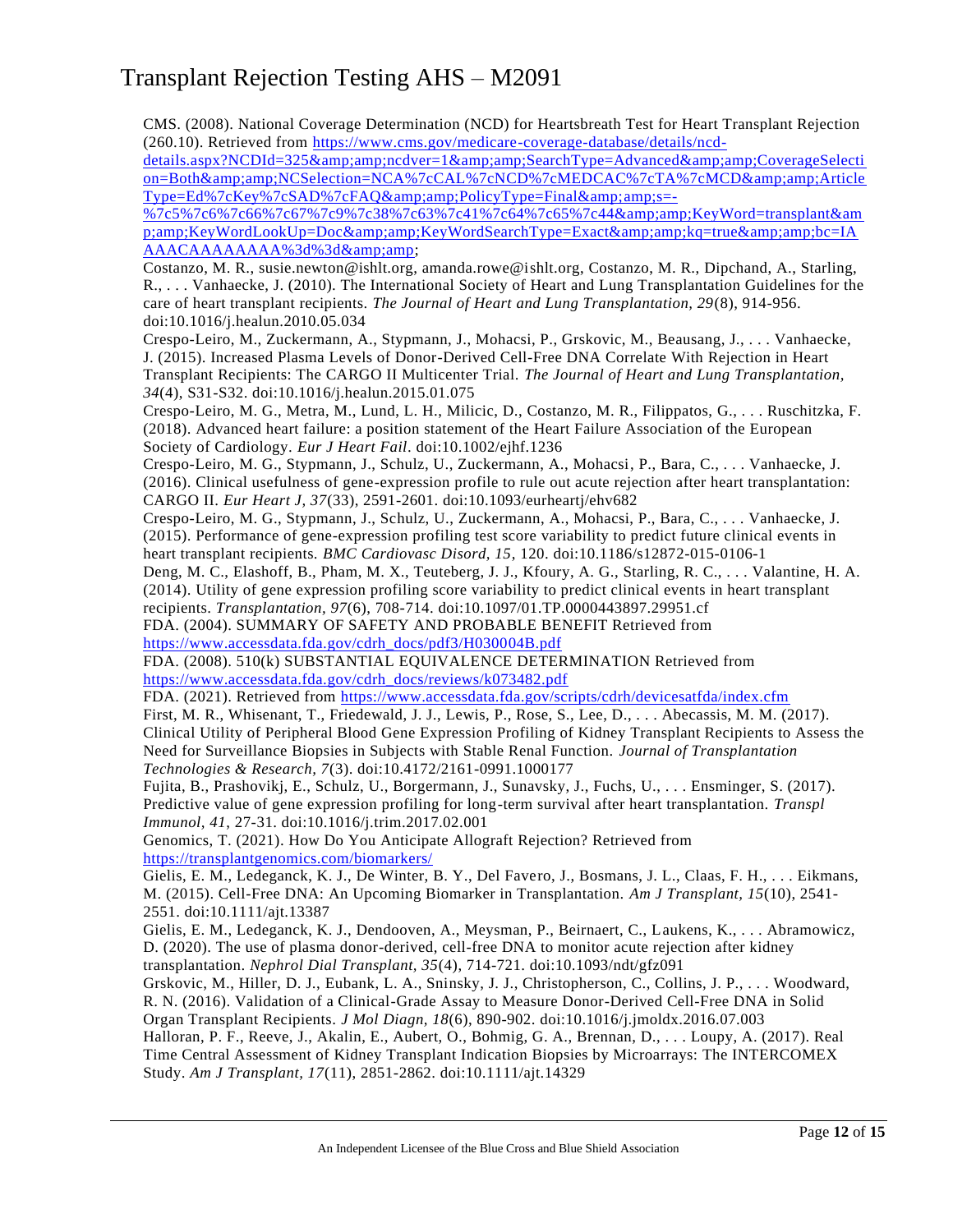Huang, E., Sethi, S., Peng, A., Najjar, R., Mirocha, J., Haas, M., . . . Jordan, S. C. (2019). Early clinical experience using donor-derived cell-free DNA to detect rejection in kidney transplant recipients. *Am J Transplant, 19*(6), 1663-1670. doi:10.1111/ajt.15289

ISHLT. (2016). Antibody-mediated rejection of the lung: A consensus report of the International Society for Heart and Lung Transplantation. Retrieved from [https://www.jhltonline.org/article/S1053-2498\(16\)01277-](https://www.jhltonline.org/article/S1053-2498(16)01277-8/pdf) [8/pdf](https://www.jhltonline.org/article/S1053-2498(16)01277-8/pdf)

Jordan, S. C., Bunnapradist, S., Bromberg, J. S., Langone, A. J., Hiller, D., Yee, J. P., . . . Matas, A. J. (2018). Donor-derived Cell-free DNA Identifies Antibody-mediated Rejection in Donor Specific Antibody Positive Kidney Transplant Recipients. *Transplant Direct, 4*(9), e379. doi:10.1097/txd.0000000000000821 KDIGO. (2010). Managing KIDNEY TRANSPLANT RECIPIENTS. Retrieved from [https://kdigo.org/wp](https://kdigo.org/wp-content/uploads/2017/02/KDIGO_TX_NephsTool-Managing-Kidney-Transplant-Recipients.pdf)[content/uploads/2017/02/KDIGO\\_TX\\_NephsTool-Managing-Kidney-Transplant-Recipients.pdf](https://kdigo.org/wp-content/uploads/2017/02/KDIGO_TX_NephsTool-Managing-Kidney-Transplant-Recipients.pdf)

KDIGO. (2020). KDIGO Clinical Practice Guideline on the Evaluation and Management of Candidates for Kidney Transplantation. *Official Journal of the Tranplantation Society and International Liver Transplantation Society, 104*(4S). Retrieved from [https://kdigo.org/wp-content/uploads/2018/08/KDIGO-](https://kdigo.org/wp-content/uploads/2018/08/KDIGO-Txp-Candidate-GL-FINAL.pdf)[Txp-Candidate-GL-FINAL.pdf](https://kdigo.org/wp-content/uploads/2018/08/KDIGO-Txp-Candidate-GL-FINAL.pdf)

Kobashigawa, J., Patel, J., Azarbal, B., Kittleson, M., Chang, D., Czer, L., . . . Esmailian, F. (2015). Randomized pilot trial of gene expression profiling versus heart biopsy in the first year after heart transplant: early invasive monitoring attenuation through gene expression trial. *Circ Heart Fail, 8*(3), 557-564. doi:10.1161/circheartfailure.114.001658

Marsh, C. L., Kurian, S. M., Rice, J. C., Whisenant, T. C., David, J., Rose, S., . . . First, M. R. (2019). Application of TruGraf v1: A Novel Molecular Biomarker for Managing Kidney Transplant Recipients With Stable Renal Function. *Transplantation Proceedings, 51*(3), 722-728.

doi[:https://doi.org/10.1016/j.transproceed.2019.01.054](https://doi.org/10.1016/j.transproceed.2019.01.054)

Messana. (2004). Breath test for Heart Transplant Rejection (HeartsbreathTM) | Menssana Products. Retrieved from

[http://www.menssanaresearch.com/products\\_Heartsbreath\\_heart\\_transplant\\_rejection\\_Menssana.html](http://www.menssanaresearch.com/products_Heartsbreath_heart_transplant_rejection_Menssana.html) MMDx. (2020). Personalized Transplant Care Through Precision Medicine. Retrieved from <https://www.molecular-microscope.com/>

Natera. (2021). Prospera. Retrieved from [https://www.natera.com/organ-health/prospera-organ](https://www.natera.com/organ-health/prospera-organ-transplantation-assessment)[transplantation-assessment](https://www.natera.com/organ-health/prospera-organ-transplantation-assessment)

Pattar, S., & Greenway, S. (2020). Monitoring the Health of Solid Organs After Transplantation Using Cell-Free DNA. *AACC*. Retrieved from [https://www.aacc.org/publications/cln/articles/2020/june/monitoring-the](https://www.aacc.org/publications/cln/articles/2020/june/monitoring-the-health-of-solid-organs-after-transplantation-using-cell-free-dna)[health-of-solid-organs-after-transplantation-using-cell-free-dna](https://www.aacc.org/publications/cln/articles/2020/june/monitoring-the-health-of-solid-organs-after-transplantation-using-cell-free-dna)

Peabody, J., Billings, P., Valdenor, C., Demko, Z., Moshkevich, S., Tran, M., & Paculdo, D. (2020). Randomized clinical trial of a novel donor-derived cfDNA test to detect rejection in CPV-simulated renal transplant patients. *Int Urol Nephrol, 52*(8), 1593-1601. doi:10.1007/s11255-020-02491-1

Pham, M. X., Teuteberg, J. J., Kfoury, A. G., Starling, R. C., Deng, M. C., Cappola, T. P., . . . Valantine , H. A. (2010). Gene-expression profiling for rejection surveillance after cardiac transplantation. *N Engl J Med, 362*(20), 1890-1900. doi:10.1056/NEJMoa0912965

Phillips, M., Boehmer, J. P., Cataneo, R. N., Cheema, T., Eisen, H. J., Fallon, J. T., . . . Zuc ker, M. J. (2004). Heart allograft rejection: detection with breath alkanes in low levels (the HARDBALL study). *J Heart Lung Transplant, 23*(6), 701-708.

RA. (2017). Post-Operative Care in the Kidney Transplant Recipient. Retrieved from [https://renal.org/wp](https://renal.org/wp-content/uploads/2017/06/final-post-operative-care-guideline.pdf)[content/uploads/2017/06/final-post-operative-care-guideline.pdf](https://renal.org/wp-content/uploads/2017/06/final-post-operative-care-guideline.pdf)

Rodriguez Faba, O., Boissier, R., Budde, K., Figueiredo, A., Taylor, C. F., Hevia, V., . . . Breda, A. (2020). European Association of Urology Guidelines on Renal Transplantation: Update 2018. *Eur Urol Focus, 4*(2), 208-215. doi:10.1016/j.euf.2018.07.014

Schutz, E., Fischer, A., Beck, J., Harden, M., Koch, M., Wuensch, T., . . . Oellerich, M. (2017). Graftderived cell-free DNA, a noninvasive early rejection and graft damage marker in liver transplantation: A prospective, observational, multicenter cohort study. *PLoS Med, 14*(4), e1002286. doi:10.1371/journal.pmed.1002286

Seferović, P. M., Tsutsui, H., McNamara, D. M., Ristić, A. D., Basso, C., Bozkurt, B., . . . Starling, R. C. (2021). Heart Failure Association, Heart Failure Society of America, and Japanese Heart Failure Society Position Statement on Endomyocardial Biopsy. *Journal of Cardiac Failure, 27*(7), 727-743. doi[:https://doi.org/10.1016/j.cardfail.2021.04.010](https://doi.org/10.1016/j.cardfail.2021.04.010)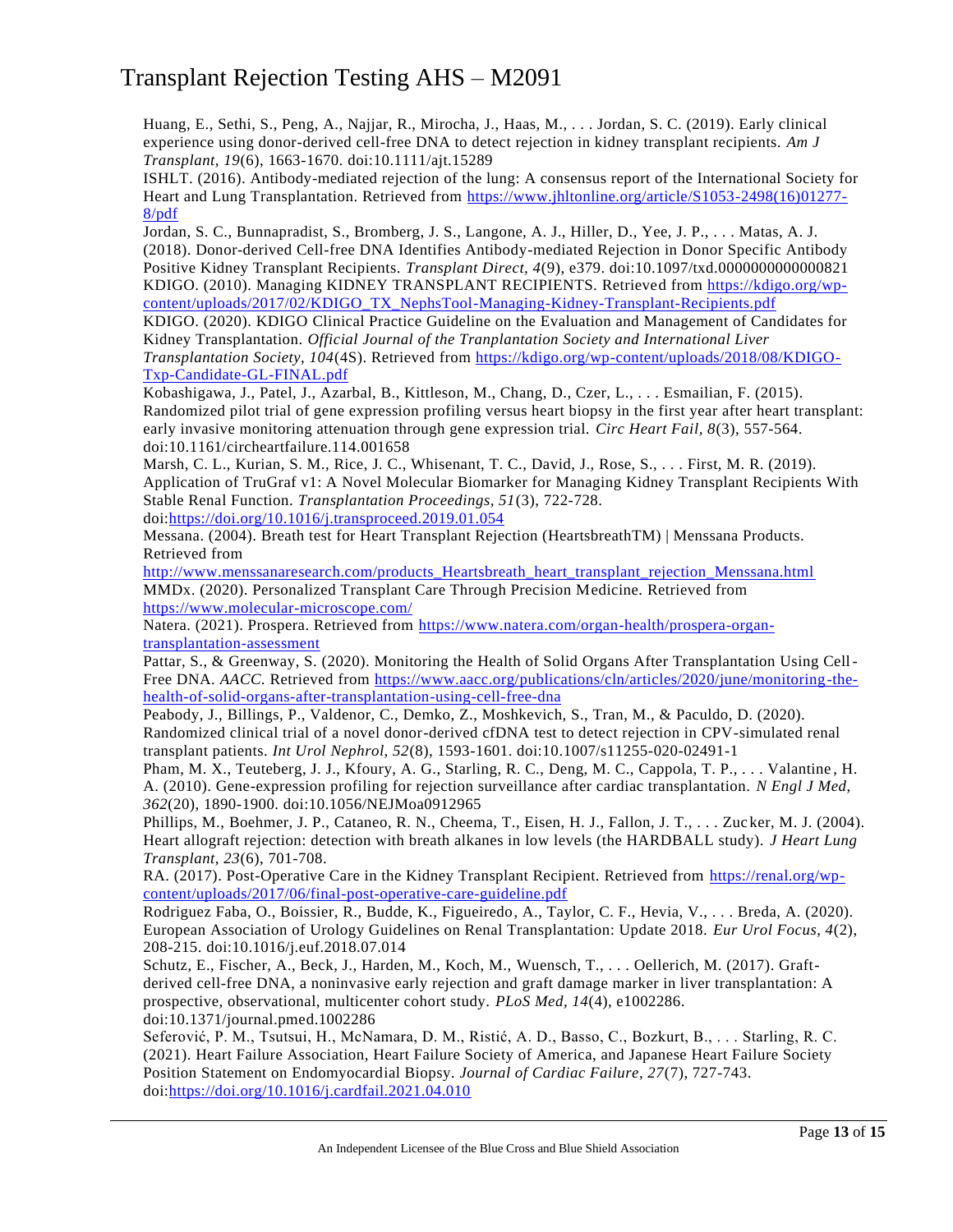Sigdel, T. K., Archila, F. A., Constantin, T., Prins, S. A., Liberto, J., Damm, I., . . . Sarwal, M. M. (2018). Optimizing Detection of Kidney Transplant Injury by Assessment of Donor-Derived Cell-Free DNA via Massively Multiplex PCR. *J Clin Med, 8*(1). doi:10.3390/jcm8010019 TAI\_Diagnostics. (2020). Information for Healthcare Providers. Retrieved from <https://taidiagnostics.com/providers-mytaiheart/> Vella, J. (2020). Transplantation immunobiology. Retrieved from [https://www.uptodate.com/contents/transplantation](https://www.uptodate.com/contents/transplantation-immunobiology?search=organ%20transplant%20rejection&source=search_result&selectedTitle=5~150&usage_type=default&display_rank=5)[immunobiology?search=organ%20transplant%20rejection&source=search\\_result&select](https://www.uptodate.com/contents/transplantation-immunobiology?search=organ%20transplant%20rejection&source=search_result&selectedTitle=5~150&usage_type=default&display_rank=5) edTitle=5~150&usa [ge\\_type=default&display\\_rank=5](https://www.uptodate.com/contents/transplantation-immunobiology?search=organ%20transplant%20rejection&source=search_result&selectedTitle=5~150&usage_type=default&display_rank=5) Verleden, G. M., Glanville, A. R., Lease, E. D., Fisher, A. J., Calabrese, F., Corris, P. A., . . . Vos, R. (2019). Chronic lung allograft dysfunction: Definition, diagnostic criteria, and approaches to treatment-A consensus report from the Pulmonary Council of the ISHLT. *J Heart Lung Transplant, 38*(5), 493-503. doi:10.1016/j.healun.2019.03.009 Viracor. (2021). Viracor TRAC™ Lung dd-cfDNA. Retrieved from [https://www.viracor-eurofins.com/test](https://www.viracor-eurofins.com/test-menu/30878-viracor-trac-lung-dd-cfdna/)[menu/30878-viracor-trac-lung-dd-cfdna/](https://www.viracor-eurofins.com/test-menu/30878-viracor-trac-lung-dd-cfdna/)

Specialty Matched Consultant Advisory Panel review 4/2020

Medical Director review 4/2020

Specialty Matched Consultant Advisory Panel review 4/2021

Medical Director review 4/2021

### **Policy Implementation/Update Information**

#### **For Policy titled: Laboratory Tests for Heart and Kidney Transplant Rejection**

12/10/19 Policy archived. (jd)

#### **For Policy titled Transplant Rejection Testing AHS – M2091**

- 12/10/19 New Policy. BCBSNC will provide coverage for gene expression profiling testing for heart transplant rejection (e.g., AlloMap) when it is determined to be medically necessary because the criteria and guidelines are met. The use of donor-derived cell-free DNA tests (e.g., AlloSure) and measurement of volatile organic compounds are considered investigationl. Medical Director review 11/2019. (jd)
- 4/28/20 Specialty Matched Consultant Advisory Panel review 4/2020. Medical Director review 4/2020.  $(id)$
- 10/1/20 The following code was added to the Billing/Coding section effective 10/1/20: 0221U. (jd)
- 11/10/20 Reviewed by Avalon 3rd Quarter 2020 CAB. Policy guidelines and references updated. Medical Director review 10/2020. (jd)
- 5/4/21 Specialty Matched Consultant Advisory Panel review 4/2021. Medical Director review 4/2021.  $(id)$
- 11/16/21 Reviewed by Avalon 3<sup>rd</sup> Quarter 2021 CAB. Added 2<sup>nd</sup> statement to the When Not Covered section as follows: "The use of peripheral blood microarray-based genomic test that analyzes gene expression profiles to rule out kidney transplant rejection (e.g. TruGraf) in individuals with stable renal function as an alternative to surveillance biopsies in considered investigational." Added code 0018M to the Billing/Coding section. Policy guidelines and references updated. Medical Director review 10/2021. (jd)